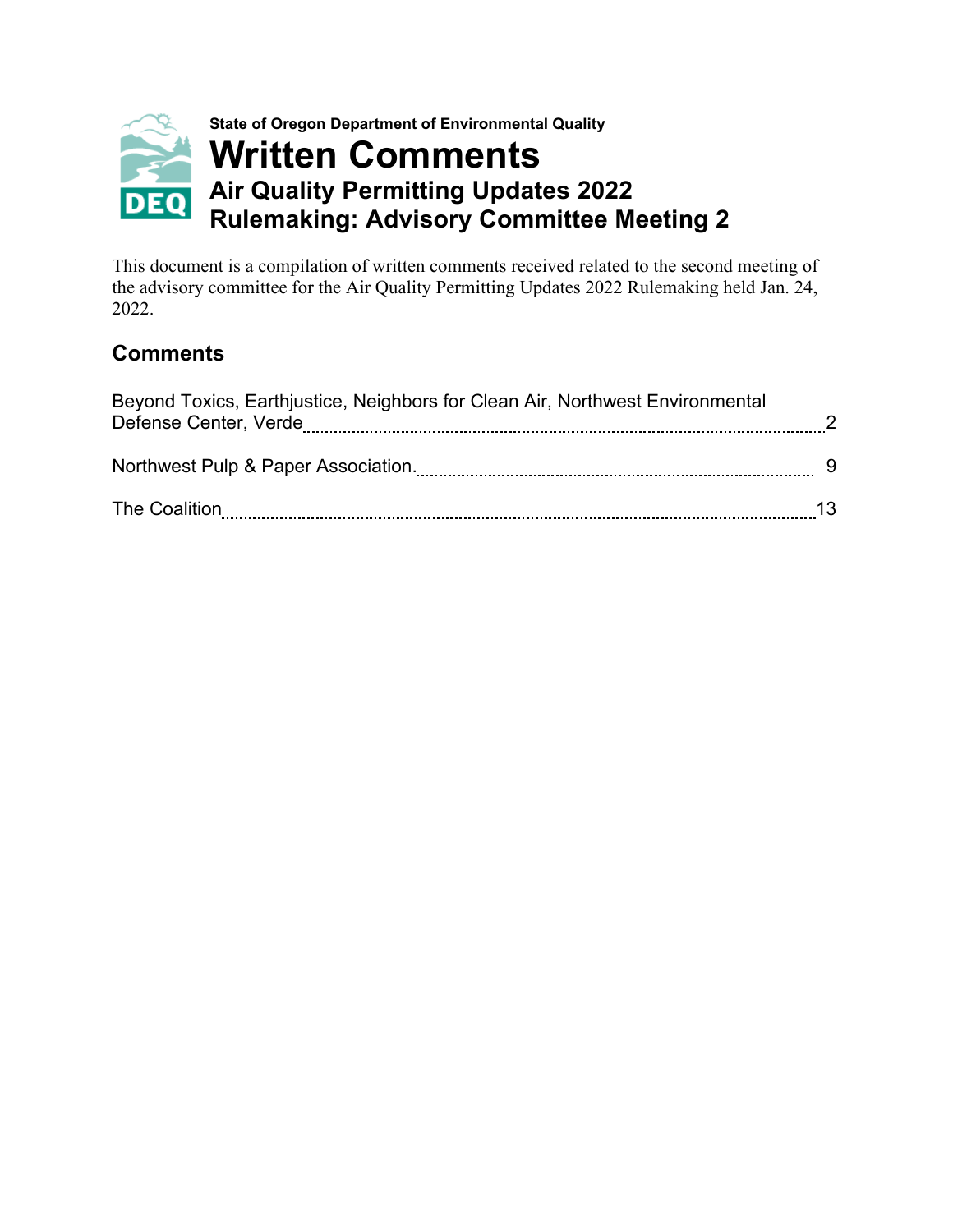<span id="page-1-0"></span>

February 7, 2022

Oregon Department of Environmental Quality Attention: Jill Inahara

# BY EMAIL TO: 2022.aqpermits@deq.oregon.gov

Dear members of the Environmental Quality Commission, Director Whitman, Ms. Inahara, and DEQ staff:

 We, the undersigned, are members of the Air Permitting Rulemaking Advisory Committee who represent organizations and community leaders that advocate for clean air and environmental justice in Oregon. We jointly submit these comments in response to issues and questions raised during the Committee's second meeting, on January 24, 2022.

# **I. Comments on RAC Process**

 We found it very useful to receive DEQ's Generic PSEL issue paper well in advance of the second RAC meeting. DEQ staff provided this memo, along with related discussion questions, a full two weeks before the meeting, giving RAC members sufficient time to read the memo, consider DEQ's proposal, and perform additional research on these complex issues. This, in turn, allowed for a more thoughtful and informed discussion during the meeting. We urge DEQ to follow this precedent and provide slides, issue memos, and other meeting materials two weeks before each of our upcoming RAC meetings.

#### **II. Introduction**

 As an initial matter, we appreciated DEQ staff's restatement, at the beginning of the meeting, of the goals of this rulemaking. We understand the primary goals to be twofold: first, to address shortcomings in DEQ's existing rules in ensuring compliance with all National Ambient Air Quality Standards, including short-term NAAQS; and second, to ensure protection of frontline communities and incorporate environmental justice principles into the state's air permitting process.

We strongly support the above goals, and believe any changes to Oregon's air permitting rules must be specifically designed to ensure these critical objectives are met. Oregon's current rules, including its use of Generic PSELs, are known nationally to be an industry-friendly and flexible permitting system—with that great flexibility afforded to industry, but not the communities that need protection. With this rulemaking, DEQ has the opportunity to fundamentally alter this permitting framework that has historically been oriented towards industry flexibility rather than public health, and create a permitting system that prioritizes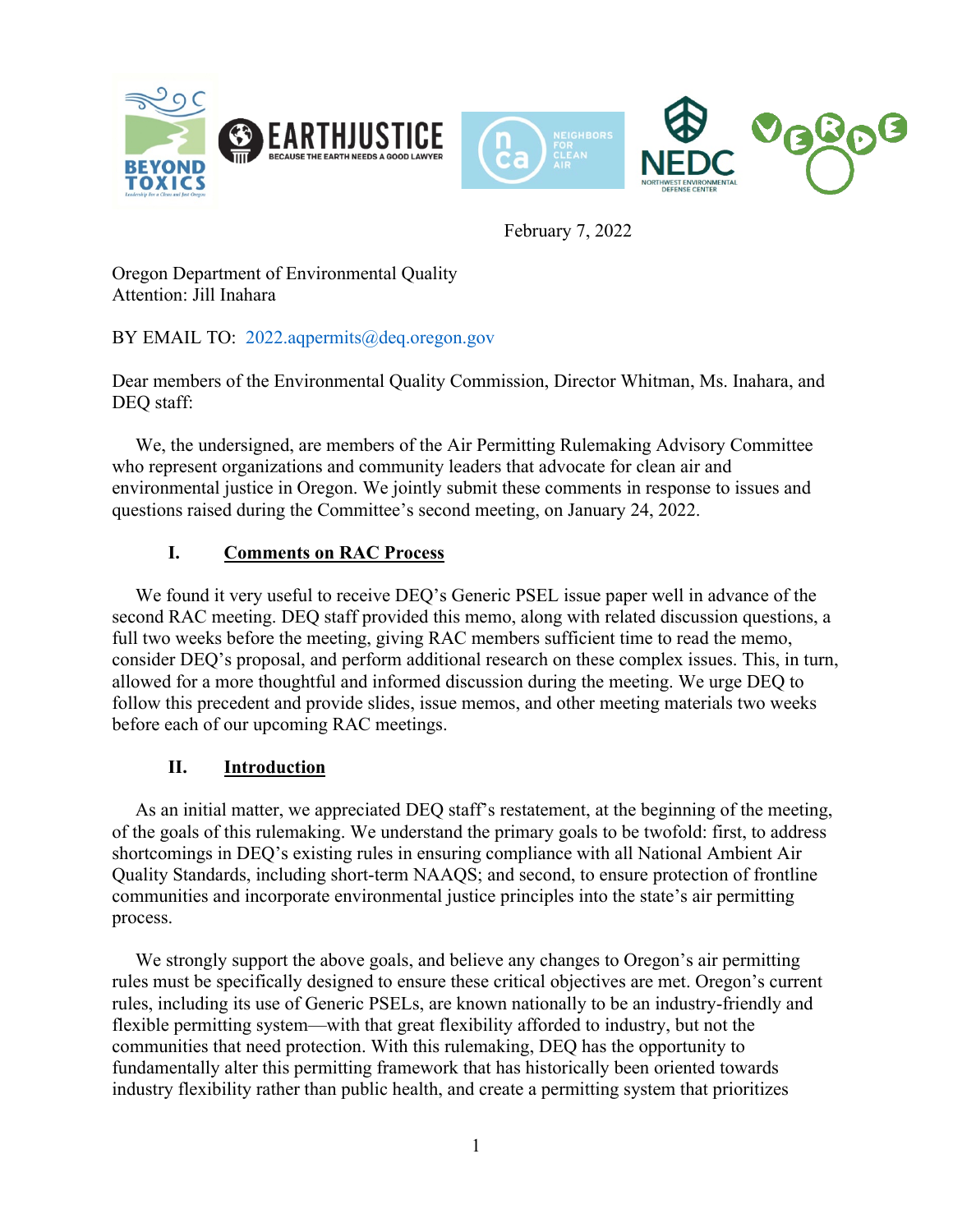protecting community health, providing the public with essential information, and meeting DEQ's obligation to ensure NAAQS compliance.

 As discussed further below, we support some of DEQ's proposals, including the elimination of Generic PSELs for minor sources, but believe these proposed changes do not go far enough towards meeting the goal of protecting public health and Oregon communities. Even under the proposed revisions, PSELs will be determined by asking industrial facilities how much they are capable of polluting, rather than setting health- or welfare-based emissions standards or goals. Changes like the ones proposed for the PSEL program are certainly warranted and necessary, but in our view must be further strengthened to comply with DEQ's regulatory mandate and protect Oregon communities. In addition, we encourage DEQ to consider the proposed changes, and our comments herein, as only one step in a more complete rethinking of the principles underlying Oregon's air permitting system. Ultimately, Oregon must have a permitting system that will prioritize community health and safety over industry convenience.

With these general thoughts in mind, we offer the following specific comments on several of the proposed rule changes discussed at the second RAC meeting.

#### **III. Shift to Source-Specific PSELs for Minor Sources**

We support DEQ's proposal to eliminate the use of Generic PSELs for minor sources. Indeed, such a change is necessary to comply with DEQ's governing regulations, which require DEQ to establish permit requirements "to prevent violation of an ambient air quality standard caused or projected to be caused substantially by emissions from [a] source as determined by modeling, monitoring, or a combination thereof." OAR 340-226-0140(1). As DEQ has pointed out, the Generic PSEL system—which allows emission increases up to the SER without a permit modification or additional modeling—was put in place before short-term NAAQs were established for several pollutants. Because the current SERs are based on annual emissions and were established prior to the development of several short-term NAAQS and do not protect overburdened communities against the cumulative risk from aggregate exposure to air pollution, allowing emission increases up to these levels in many cases will not be protective of these newer short-term NAAQS. To ensure compliance with all NAAQS, and protection of community health, DEQ must have the ability to evaluate emissions increases less than the SER. Eliminating the use of Generic PSELs will allow DEQ to require more frequent modeling from permitted facilities to more accurately assess NAAQS compliance.

In addition, the elimination of Generic PSELs would provide greater protection and transparency for communities, and further DEQ's environmental justice goals. The current rules, which often permit sources at levels much higher than they can physically emit, authorize far more emissions in vulnerable communities than are necessary for regulated entities to operate. Further, these rules make it exceedingly difficult for community members to track actual emissions, while limiting opportunities for public notice and engagement when facilities increase emissions. Source-specific PSELs which more accurately reflect actual emissions will provide more frequent, valuable information to communities, allowing for more informed engagement and more effective advocacy.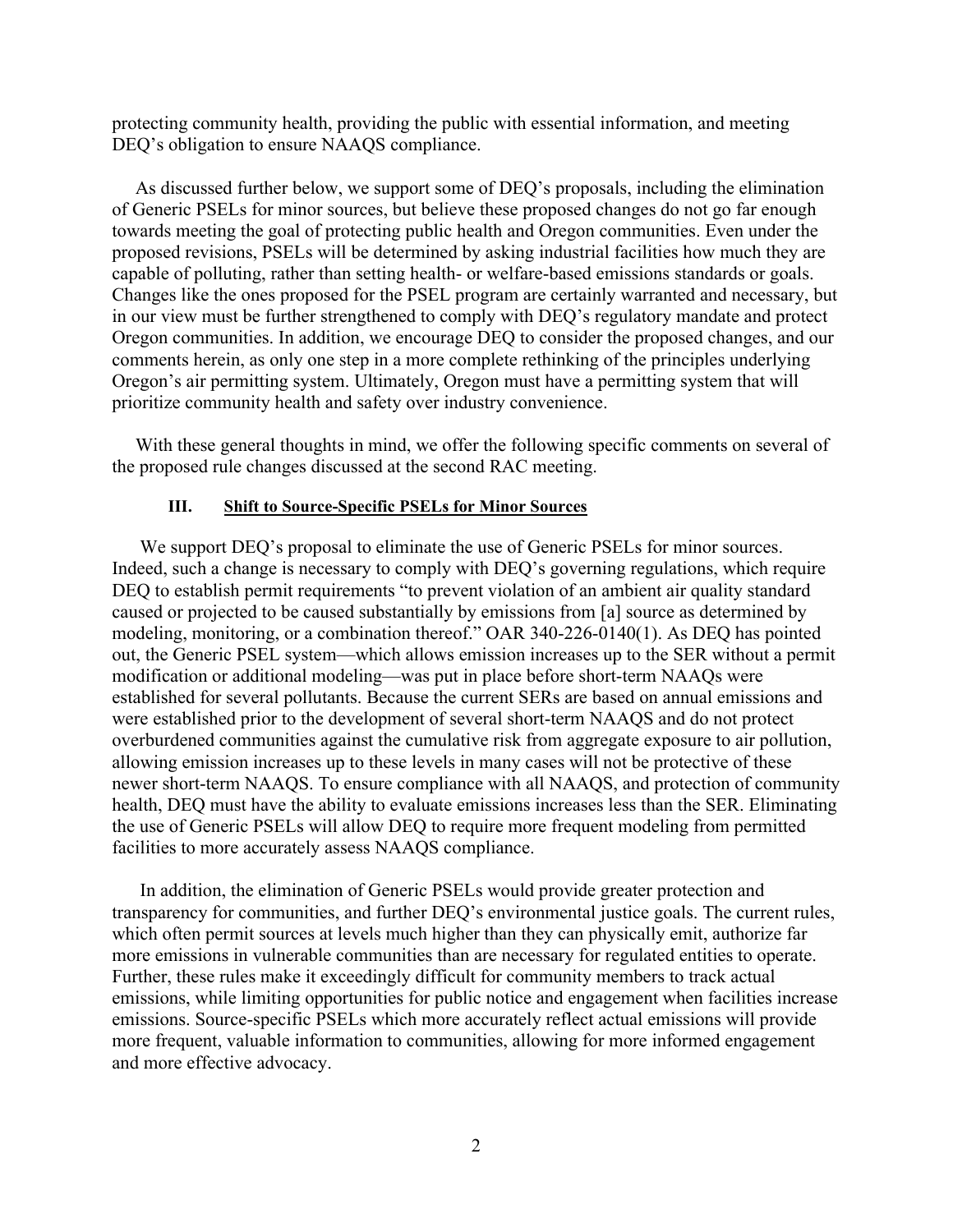While we believe it is critical that DEQ begin using source-specific PSELs in place of Generic PSELs, we do not support DEQ's current permitting proposal. As we understand it, DEQ is proposing to give sources the choice between a PSEL set at the source's "Capacity to emit" (CTE) or at its "Potential to emit" (PTE). This proposal is contrary to the goals of the rulemaking. For many minor sources there is a significant difference between their capacity and potential to emit, and it's safe to assume that most, if not all sources will choose a PSEL at the capacity level. By allowing the CTE option, DEQ is proposing a system where sources would continue to be permitted at levels which they cannot reasonably emit. Permitting facilities at capacity would significantly reduce the opportunities for DEQ to assess short-term NAAQs compliance, and limit opportunities for the public to meaningfully engage. Ultimately, permitting facilities at capacity would maintain a system that prioritizes industry flexibility over public health and transparency.

We believe it would be much more reasonable, and more in line with the rulemaking's goals, to establish source-specific PSELs at the Potential to Emit level. The regulatory definition of PTE—essentially, the maximum allowable emissions from a facility taking into account enforceable physical or operational limitations—sets an emissions level that should be appropriate for all facilities. If a facility wishes to increase its PTE, it is eminently reasonable to first require a permit modification, NAAQS modeling, and public notice and engagement opportunities.

When setting a PSEL, DEQ should consider whether the source is in an environmental justice community, including by consulting cumulative impacts mapping. If it is, the agency should consider reducing PSELs of sources in these communities to protect the health of pollution-burdened communities, many of which are low-income and/or communities of color.

On a more fundamental level, allowing sources the choice of being permitted at capacity levels is not consistent with an air permitting program that values and prioritizes community health. As discussed in our Introduction, DEQ has an opportunity here to take an important first step in resetting the permitting program to emphasize community protection, transparency, and environmental justice. Permitting facilities at capacity—which, of course, is a level that many facilities could never physically emit—gives facilities unnecessary, extreme flexibility, while taking away critical opportunities for both DEQ and the public to assess facility emissions and health impacts. We urge DEQ to re-think this proposal and eliminate the option of PSELs set at capacity to emit.

#### **IV. Additional Permit Limits**

We support DEO's proposal to include additional permit limits beyond the PSEL to ensure that sources are operating within the parameters used to model and demonstrate NAAQS compliance. Adding additional permit limits on some of the inputs used to calculate the PSEL such as control efficiency of pollution control devices—will provide DEQ with the necessary means to enforce the NAAQS. As DEQ acknowledged, PSELs or tons per year limits on emissions are not enough to ensure that short-term NAAQS are not exceeded, and adjacent communities are not unduly burdened. The same annual emissions from a source can have a very different impact on frontline communities depending on the rate of those emissions, as DEQ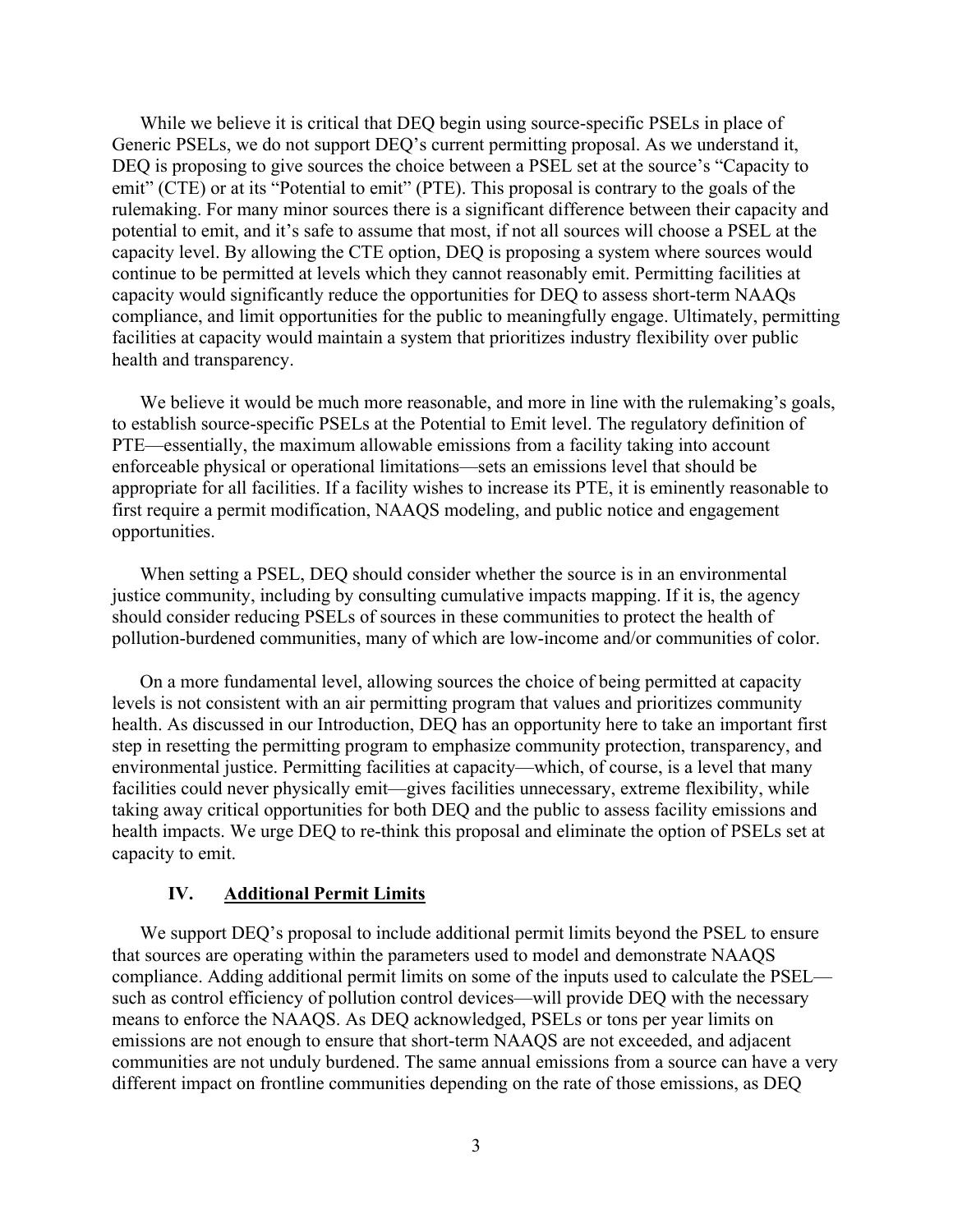pointed out during the meeting, so it is imperative to include additional permit limits to protect public health from exposure to short-term pollution spikes.

DEQ's proposal to make some of the inputs used to calculate the PSEL—such as efficiency of pollution control devices—enforceable limits are important to ensure modeling is accurate and the NAAQS are protected. As DEQ explained with its baghouse example, the difference between 99.0% and 99.9% control efficiency can have a huge bearing on a source's emissions. Because even a slight change in control efficiency has such a large impact on emissions and exposure for frontline communities, it makes sense for DEQ to include the control efficiency modeled as an enforceable permit limit and to require sources to verify those emission reductions. Moreover, it incentivizes sources to use parameters for modeling NAAQS compliance that are realistic and not unduly optimistic.

In the same vein, we also support DEQ's proposal to add enforceable permit limits on the rate at which emissions are released<sup>[1](#page-4-0)</sup> to protect the public from short-term spikes in pollution and to ensure that short-term NAAQS are not exceeded. As DEQ explained in its presentation, it is important to establish an enforceable permit limit for the rate at which emissions are released because an increase in that rate will likely result in increased ambient impacts and downwind impacts to frontline communities. We agree with DEQ that any change that results in downwind impacts should be reviewed to ensure that public health is protected, and that short-term NAAQS are enforced.

While we support DEQ's proposed additional permit limits, it is unclear to us how permit limits designed to constrain the rate at which emissions are released from a source would work if the source has an annual PSEL based on CTE that reflects the maximum amount it can pollute operating at full capacity all the time. If the additional permit limits simply reflect the maximum rate of emissions a source is capable of, then these new limits would fall well short of the goals around public health and environmental justice we understood DEQ to be striving for with these additional limits.

### **V. Retention of Generic PSELs for General Permits and Synthetic Minors**

Although we do not oppose the concept of general permits for industries where all sources have generally uniform emissions profiles, we encourage DEQ to explore whether using lower

<span id="page-4-0"></span>DEQ's use of the term "emission factor" in its proposal caused confusion at the RAC meeting. As we understand it, an emission factor is a value used to calculate the amount of pollution that a certain activity will cause to be released into the atmosphere, and that value may be derived from industry standards or from the manufacturer, rather than from source tests. See, e.g., OAR 340-200-0020(53); EPA, Air Pollution Emissions,

https://www3.epa.gov/airquality/emission.html; EPA, AP-42 Compilation of Emissions Factors, https://www.epa.gov/air-emissions-factors-and-quantification/ap-42-compilation-air-emissionsfactors. To more clearly articulate the new limit DEQ seems to be proposing, we suggest the agency describe it as an "emissions rate limitation" as suggested by the Air Quality Administrator for DEQ, Mr. Ali Mirzakhalili, during the second RAC meeting. This description would be clearer to most audiences, including impacted communities, than describing it as a limit on an "emissions factor," which is confusing because of what an emission factor represents.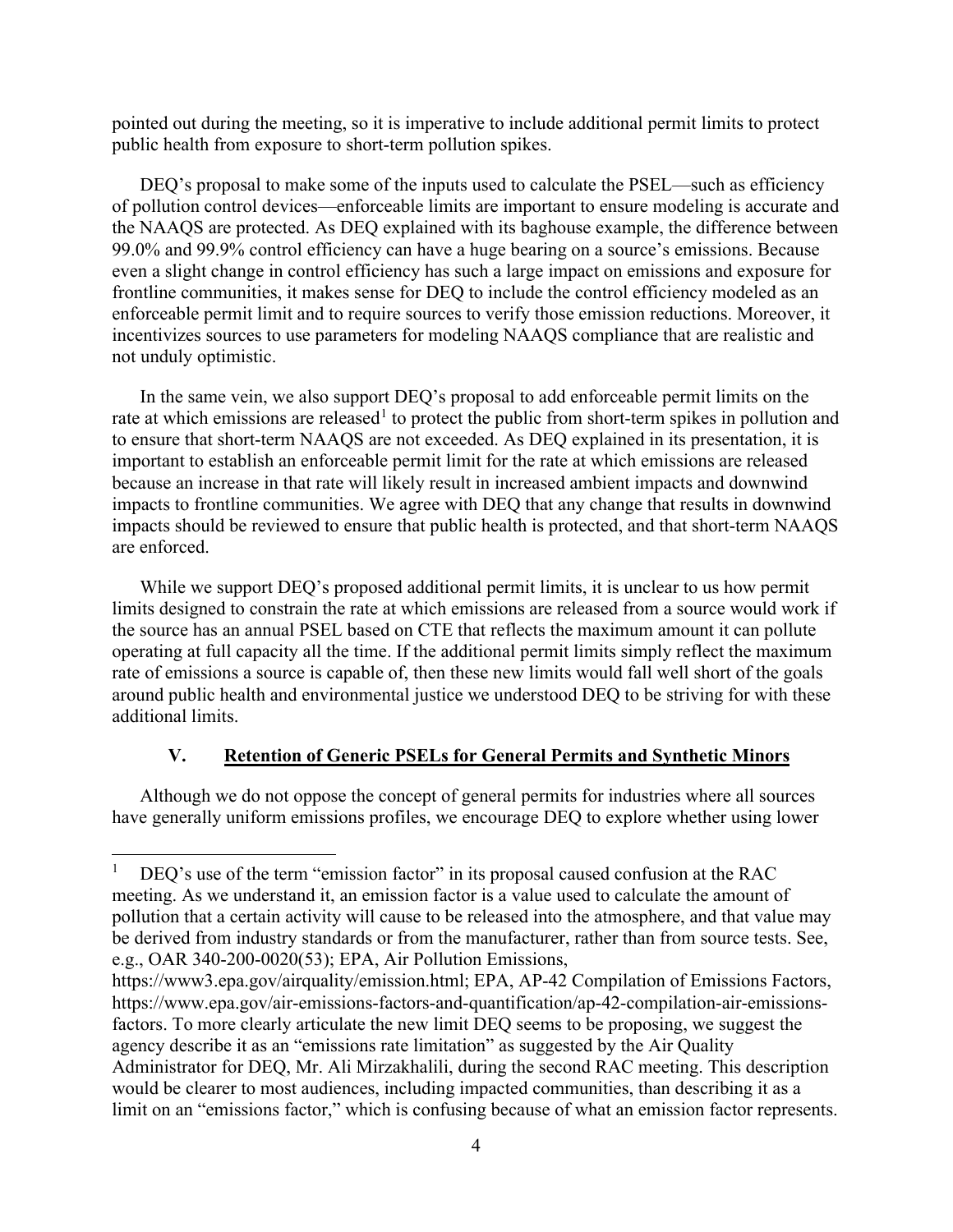PSELs based on the emissions of a typical source, rather than generic PSELs, would better serve all the goals of this rulemaking. DEQ has not explained how retaining generic PSELs for sources with general permits does not suffer from the same issues that gave rise to this rulemaking. The current generic PSELs do not ensure compliance with short-term NAAQS as they allow emission increases up to the SER, which are based on annual emissions that DEQ acknowledges obscure hourly emissions. To protect public health and short-term NAAQS, DEQ must ensure that PSELs account for hourly emissions. We urge DEQ to revise the PSELs for general permits to protect the public from cumulative and acute impacts from short term spikes in pollution.

Similarly, we encourage DEQ to set PSELs for synthetic minor sources at the lower of either the generic PSEL or the source's PTE. While we understand that synthetic minor sources cannot be permitted at CTE because their CTE would render them a major source, DEQ should ensure that synthetic minor sources are not allowed more overhead in their permit limits than other minor sources. As with general permits, DEQ has not explained how retaining generic PSELs for synthetic minor sources ensures that short-term NAAQS are enforced, hourly emission rates are not obscured, and DEQ has the necessary information to review increases in emissions.

#### **VI. Change in Permit Type**

We support a proposed rule revision that would clarify that DEQ can require sources to obtain a higher-level permit—a standard instead of a simple, or a general instead of a basic when DEQ has concerns about the nature, extent, or toxicity of the source's emissions; the impact of the emissions given the source's location; or the source's history of noncompliance. The rules that sort sources into permit categories based on the industry type and, in some cases, the source's production volume<sup>[2](#page-5-0)</sup> do not account for the fact that other features of a particular source—such as its proximity to environmental justice communities, or unique aspects of its operations—may mean that it presents a greater risk than other typical sources in the industry. We support DEQ's proposal to give the agency discretion to take a closer look at sources that may pose an unusually heightened risk to public health or welfare based on a clear set of criteria by requiring such sources to obtain a higher-level permit. This proposal may give DEQ more time to review the permit application, may require the source to undergo more frequent compliance inspections and shorten the time between permit renewals, may subject the source to state New Source Review, and may afford the public greater opportunity to participate in the permit process. DEQ's proposed approach seems like a sensible way to address outliers within source categories and to ensure that the public is protected and that the pollution source, rather than the taxpayers, foots the bill for the additional DEQ work associated with that heightened review.[3](#page-5-1)

<span id="page-5-0"></span><sup>&</sup>lt;sup>2</sup> *See* OAR 340-216-8010.

<span id="page-5-1"></span>It is not clear to us whether DEQ intends to also revise the rules to give DEQ discretion to *downgrade* a source's permit (allowing a source to use a simple permit instead of a standard, for example) based on those same factors, but to the extent that is something DEQ is considering, we would oppose that at present. DEQ has not offered any reason to believe that the rules that specify which types of sources must obtain each kind of permit do not accurately reflect the base level of risk posed by each source category, nor any reason to believe that the rules overstate the agency time generally required to oversee each source category.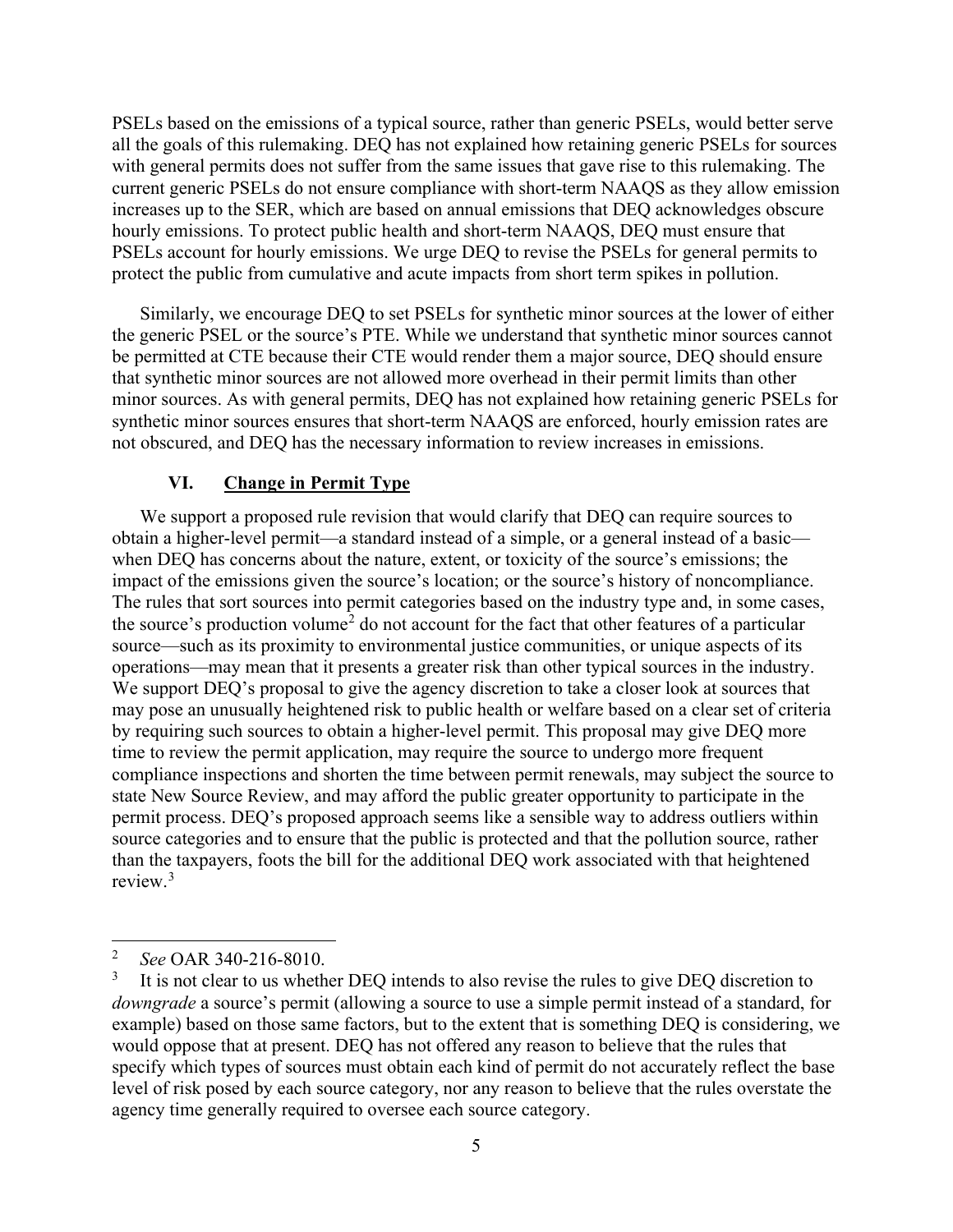Importantly, we urge DEQ to be transparent about its decision-making and post on its website a short written statement for each source explaining why the source received the type of permit that DEQ has decided it should hold. This is important to help communities—especially those overburdened by air pollution—understand the ways in which DEQ is exercising its discretion in regulating pollution sources.

We also want to reiterate the concern we raised during the RAC 1 meeting that the permit categories are very confusing to the public. We urge DEQ to develop public-facing materials to help the public fully understand the significance of each permit type (beyond just the associated fees) and the corresponding requirements for permit holders and to post these educational materials in an easy-to-find place on DEQ's website. For example, DEQ could number the permit types from simplest to most complex. This would help alleviate the problem that, for the public, there is no clear distinction between, for example, a simple permit and a basic permit.

#### **VII. Notice of Intent to Construct (NC): Requirement that Construction Be Performed as Approved**

Although it was not on the agenda, the RAC 2 meeting involved a significant amount of discussion about the requirement that construction be performed as approved in the NC. We want to briefly respond to industry's suggestion that it should only be required to notify DEQ of deviations after the work is completed, rather than obtain advance approval of deviations.

After-the-fact notification may serve the goal of ensuring that DEQ has accurate information in its records about its regulated sources' physical layout, but after-the-fact notification does not advance the important goal of allowing DEQ to analyze the impact of a proposed construction project before it goes forward to ensure that existing sources do not make modifications that would jeopardize the NAAQS or threaten public health or welfare. It is vital to our constituents and community members that DEQ have the opportunity to determine in advance whether a deviation from the approved plans is going to be significant, and to halt any projects that would cause or contribute to exceedances of any of the NAAQS or otherwise pose a risk.

In response to industry's comment that currently there is no process for DEQ to analyze a proposed deviation from an approved NC, we would support the creation of a new form and streamlined process for requesting a modification to an NC application. Such a process could allow DEQ to quickly approve deviations that are very minor and extremely unlikely to change the project's impact on air quality. DEQ must, however, have the discretion to require new modeling or a new full NC application if it believes that the proposed deviation could impact the extent, nature, or toxicity of emissions; exacerbate the project's impact on communities; or change the modeling results.

In the interest of regulatory consistency and increasing public understanding of the air permitting process, DEQ should post on its website a short written statement containing a clear explanation of DEQ's reasons for approving a proposed deviation and for determining that a modification to an NC does or does not require new modeling or a new NC application.

In addition to clarifying that failure to seek approval of a deviation is a violation, we also urge DEQ's enforcement teams to enforce the requirement that projects must be built as approved. In the interest of fairness, if a regulated source fails to get DEQ sign-off before deviating from approved plans but the deviation is minor and does not ultimately have a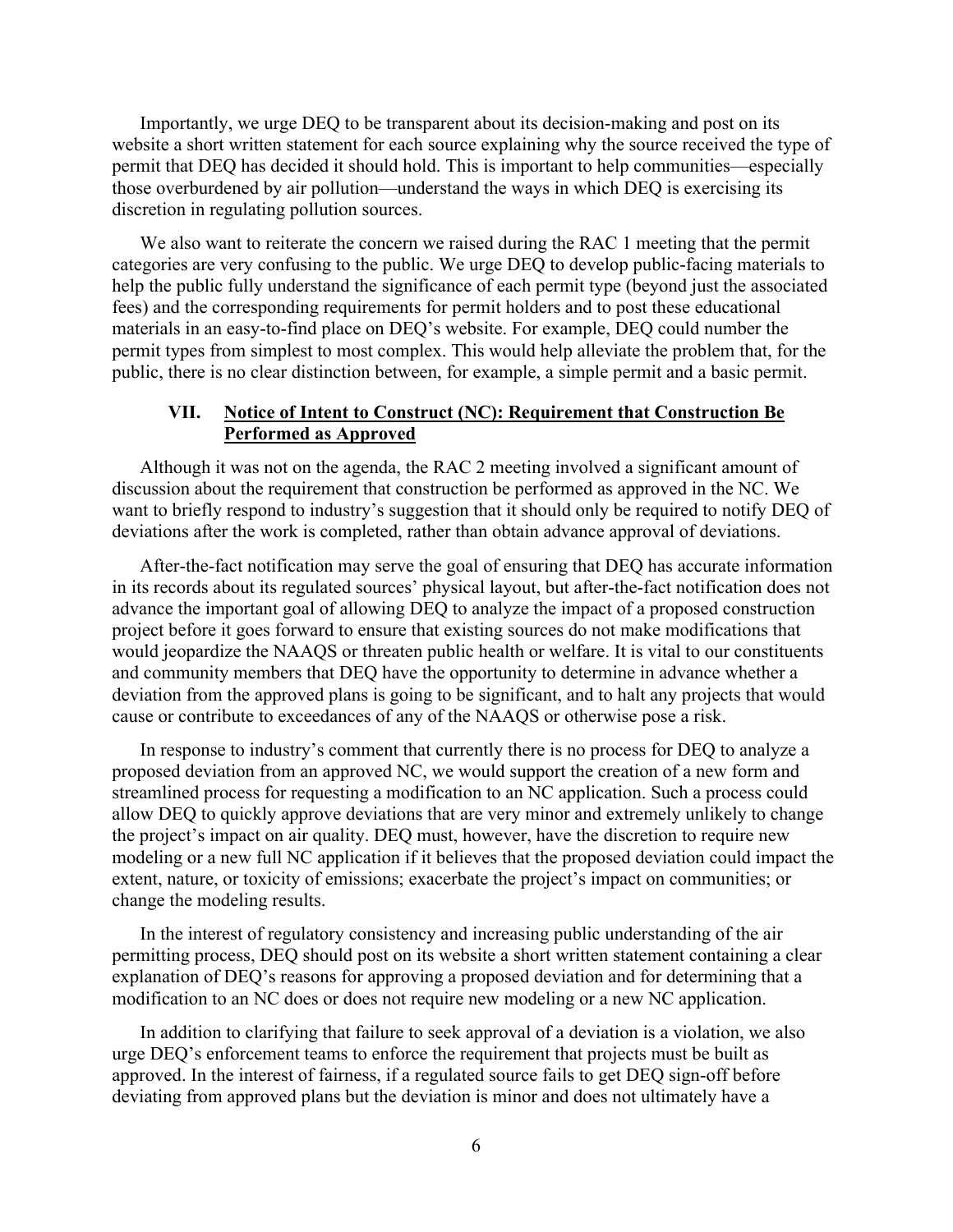significant impact on public health or welfare, and the source's failure to seek advance approval was unintentional and unavoidable, our suggestion is that DEQ could deal with that situation through enforcement discretion or by reducing the applicable penalty.

### **VIII. Clarifying Our Previous Comments**

We appreciate DEQ's explanation in the RAC 2 materials of how Oregon uses the term "potential to emit." We wish to clarify that, in our RAC 1 comments in response to question 2 regarding appropriate thresholds for requiring technology review and modeling, when we used the term "potential to emit," we actually intended to refer to a source's "capacity to emit." We think that the new technology review and modeling requirements should be based on sources' capacity to emit, not their self-selected PTEs.

We also wish to express our support, with slight modifications, for the idea suggested by Ms. Inahara during the RAC 2 meeting that the new thresholds for modeling could be triggered by projects that do not require increased PSELs but would increase emissions by 25% of the SER or 10 tons per year, whichever is less. We think this proposal is better rooted in science than Massachusetts' system, which has a modeling threshold of 10 tpy for every pollutant despite the varying significance levels for regulated pollutants. We would support a rule requiring modeling for all modifications that would increase a source's capacity to emit by 25% of the SER for any single air pollutant, as well as for proposed modifications under this threshold when DEQ has reason to believe the proposed modification might nonetheless negatively impact air quality, particularly in environmental justice communities, and for all proposed modifications that would increase a source's emissions above its permit limits.

# **IX. Conclusion**

 Thank you in advance for your consideration of our comments and for the opportunity to participate on the Rulemaking Advisory Committee. We look forward to working with you to protect Oregon's air and all who breathe it.

Sincerely,

Lisa Arkin, *Executive Director* **Beyond Toxics**

Molly Tack-Hooper, *Supervising Senior Attorney* Ashley Bennett, *Senior Associate* **Earthjustice**

Mary Peveto, *Executive Director* **Neighbors for Clean Air**

Jonah Sandford, *Staff Attorney* **Northwest Environmental Defense Center**

Sergio Lopez, *Energy, Climate and Transportation Coordinator* **Verde**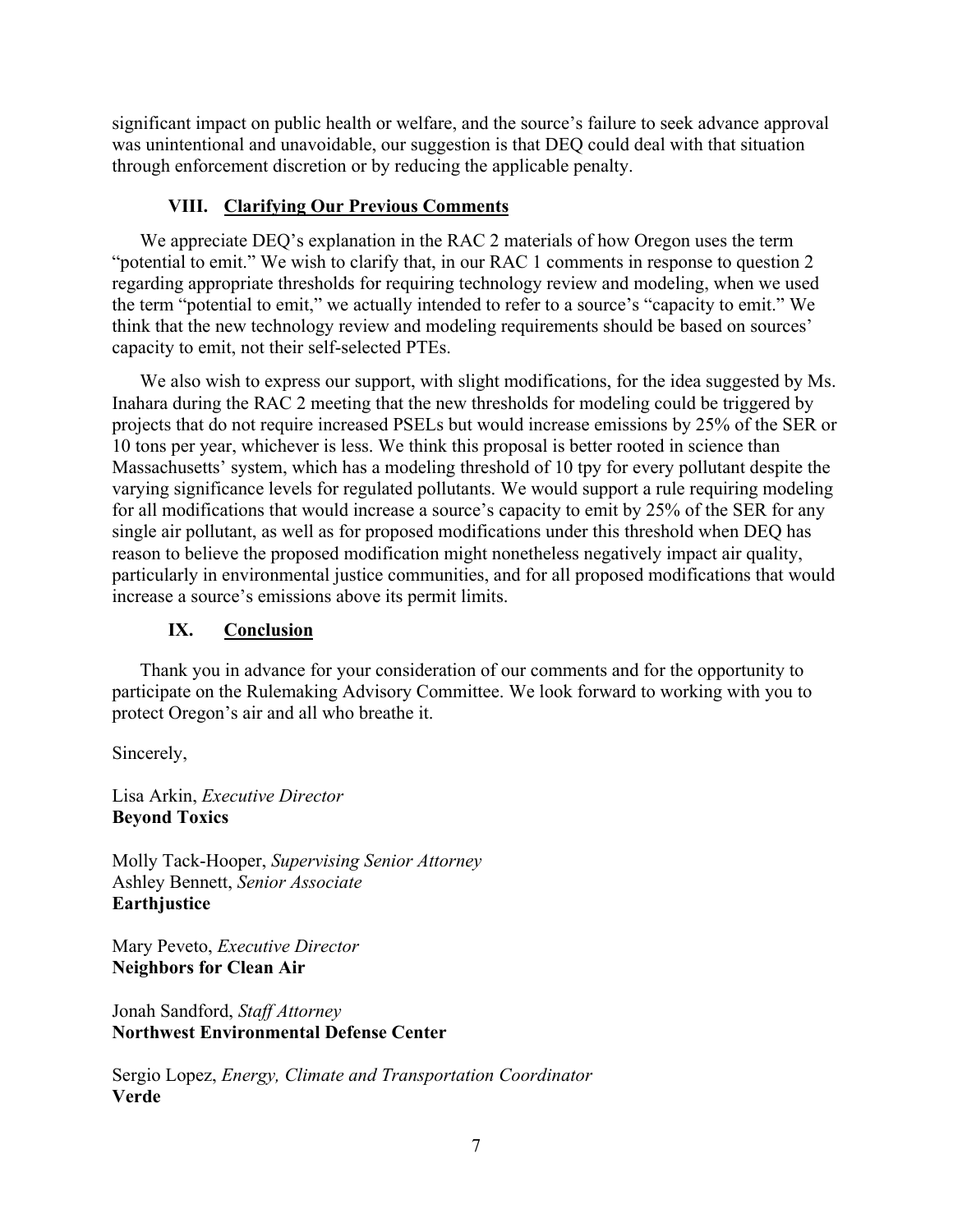<span id="page-8-0"></span>

Sent via: [2022.aqpermits@deq.oregon.gov](mailto:2022.aqpermits@deq.oregon.gov)

February 7, 2022

Oregon Dept. of Environmental Quality Attn: Jill Inahara 700 NE Multnomah St., Room 600 Portland, OR 97232-4100

### RE: **Air Quality Permitting Update RAC Meeting #2 Comments**

Ms. Inhara,

Thank you for the opportunity for the Northwest Pulp & Paper Association (NWPPA) to participate in the Rulemaking Advisory Committee (RAC) and provide comments on Oregon Department of Environmental Quality's (DEQ) Air Quality Permitting Rules Update.

#### **INTRODUCTION**

NWPPA is a 65-year-old regional trade association representing 10-member companies and 14 pulp and paper mills and various forest product manufacturing facilities in Oregon, Washington and Idaho. Our members hold various permits issued by DEQ including permits for Title V Air Operating Program and the Air Contaminant Discharge Program.

NWPPA members are at the forefront of Oregon air quality improvement efforts. Our members have embraced technically advanced and scientifically sound controls on air emissions over the past 20 plus years. We are proud of our dedication to efficient and environmentally sound processes and reduction of emissions over time. We are committed to the hard work, expense and discipline it takes to be contribute to our communities.

NWPPA has long-standing-stakeholder participation in numerous DEQ advisory committees including groups on establishing regulatory programs, administrative rules and program improvement efforts. Our staff and members have participated in the development of rules in previous RACs including NWPPA President, Brian Brazil, who is participating in the current DEQ Air Quality Permitting RAC.

Oregon's pulp and paper sector has been recognized as an essential business by state and federal governments. Without fail, our Oregon mills' essential workers have been making vital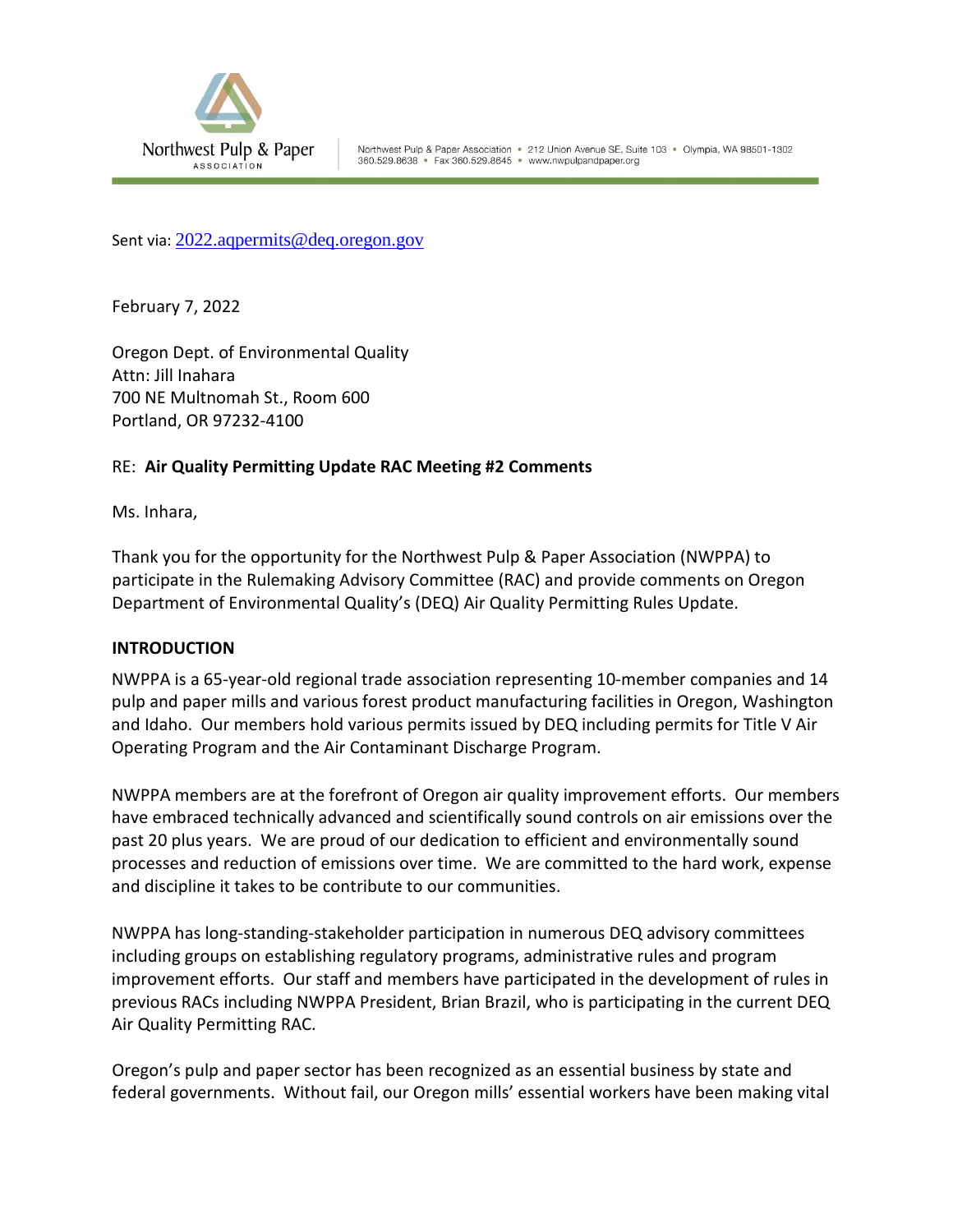NWPPA Comments Air Permit RAC 2 February 7, 2022 Page 2 of 4

paper products we all use every day to help fight against COVID-19. Our essential paper products are used by Oregon consumers as well as being distributed within the Western US and abroad.

NWPPA supports comments presented by Tom Woods of Stoel-Rives LLP for the Coalition of businesses that he represents. NWPPA is a member of that Coalition, so those comments should be included in our comments as well.

# **DEQ Questions for RAC Members**

Following the January RAC meeting, DEQ specifically asked for input on the following four questions. NWPPA's response follows each question below.

**Question 1**: What are additional impacts of the proposal (to eliminate generic PSELs)?

# **NWPPA Response to Question 1**

NWPPA supports and incorporates the comments on generic PSEL provided by Stoel-Rives for the Coalition. As such, NWPPA believes that elimination of the existing generic Plant Site Emission Limits (PSELs) would impose substantial and unnecessary burdens on regulated sources ability to make minor and even de Minimis changes. Additionally it would impose significant additional workload on DEQ Permitting Staff who would be required to review and evaluate every inconsequential change. The suggested proposal would require minor and even de Minimis projects to follow an extended permitting process for every small change at facility and would have little or no benefit to air quality. As such, NWPPA is opposed to elimination of generic PSELs.

**Question 2**: Do you have other suggestions to ensure compliance with short-term NAAQS while maximizing permitting efficiencies?

# **NWPPA Response to Question 2**

NWPPA does not believe it is necessary or reasonable to eliminate generic PSELs or apply multiple additional limits to individual emission units at sources as a demonstration of controlled emissions for short-term NAAQS. Major sources in Oregon have just gone through a process to quantify and reduce emissions of NOx and SO2 significantly statewide for Regional Haze improvements. These reductions were approved by the EQC last week. Additionally, There have been no documented  $SO<sub>2</sub>$  NAAQS exceedances in Oregon and the reductions in  $SO<sub>2</sub>$ achieved by the approved Regional Haze SIP will assure that no exceedances are likely to occur in the future.

NWPPA has not had adequate time to develop any other suggestions to ensure protection of the NOx NAAQS. The very abbreviated schedule proposed for this rulemaking does not currently allow for adequate discussion of any potential alternatives which could achieve the intended goal. As DEQ so far has only presented one option and that option is excessively burdensome on both regulated sources and DEQ Air Permitting Staff, this RAC Process must be slowed down to allow DEQ to develop and present other potential options for the RAC to evaluate.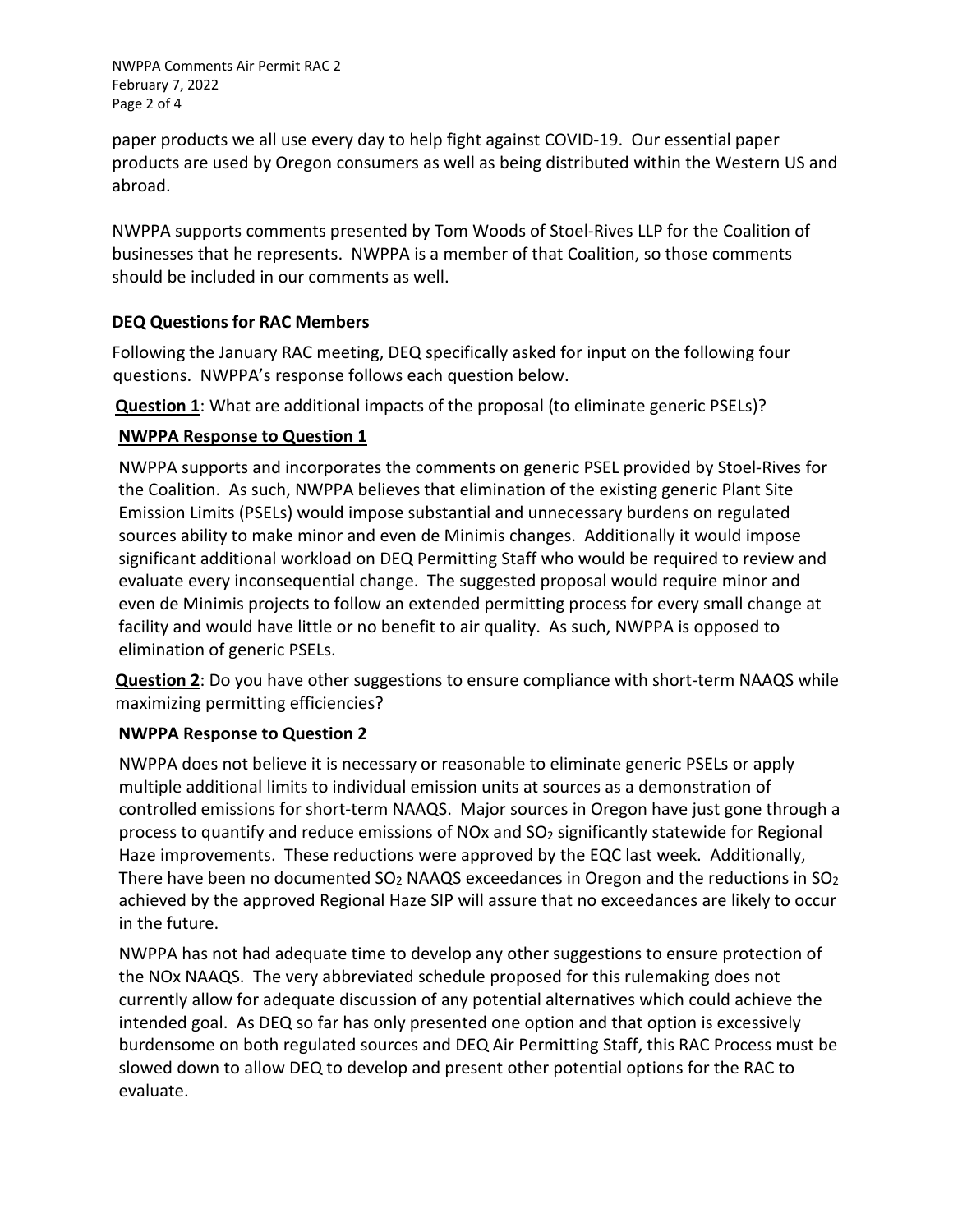NWPPA Comments Air Permit RAC 2 February 7, 2022 Page 3 of 4

It does not make sense for DEQ to completely rewrite the current air permitting program simply to justify changes that really are related to the newest short term NAAQS for NOx. We believe that potential alternatives to assure compliance with the NOx NAAQS deserve further discussion.

**Question 3**: What effects do you think this change will have on regulated sources?

# **NWPPA Response(s) to Question 3**

NWPPA believes that the effect of the changes DEQ has proposed to date will be to severely limit the flexibility of regulated sources in Oregon to be competitive in an ever-changing market place. This proposed plan will increase the cost of doing business in Oregon and slow down any ability of manufacturers to respond to changes, as has been necessary during the current pandemic. Additionally the suggestions to incorporate emission factors and individual process throughputs, etc. into permits as enforceable limits as floated by DEQ at the January RAC meeting will require blanket increases in emission factors in permits.

The increase in emission factors will be required as currently most emission factors represent average emissions, which, by definition of average, may be expected to be exceeded half the time. This potential change will require inaccurate and overly conservative emission estimates to be used by all permitted sources in the permitting process if they wish to be able to operate in compliance with these potential limits at all times.

Inflated emissions inventories are less accurate than utilizing correct, average emission factors and production rates to determine accurate estimates of emissions. These inflated emissions estimates will give inaccurate information to communities, which is exactly the opposite of what DEQ has indicated is the goal of proposing the changes. NWPPA does not support any changes that would allow production rates or emission factors to be enforceable limits in permits.

**Question 4**: What effects do you think this change will have on impacted communities?

# **NWPPA Response(s) to Question 4**

NWPPA believes that the proposal to incorporate emission factors and individual process throughputs, etc. into permits as enforceable limits presented at the January meeting will force existing and proposed sources in Oregon to artificially inflate all potential emissions from existing facilities and for any proposed modifications to those facilities. This will harm impacted communities by providing inaccurate and misleading information about current and proposed emissions to which these communities could potentially see.

Additionally, the existing PSEL program that DEQ has operated for decades has protected air quality and these potentially impacted communities. The proposed changes could result in multi-state or multi-national companies to stop making improvements at Oregon facilities due to the over burdensome process to permit and accomplish any changes. This has significant potential to eliminate future creation of family wage jobs that could come to Oregon.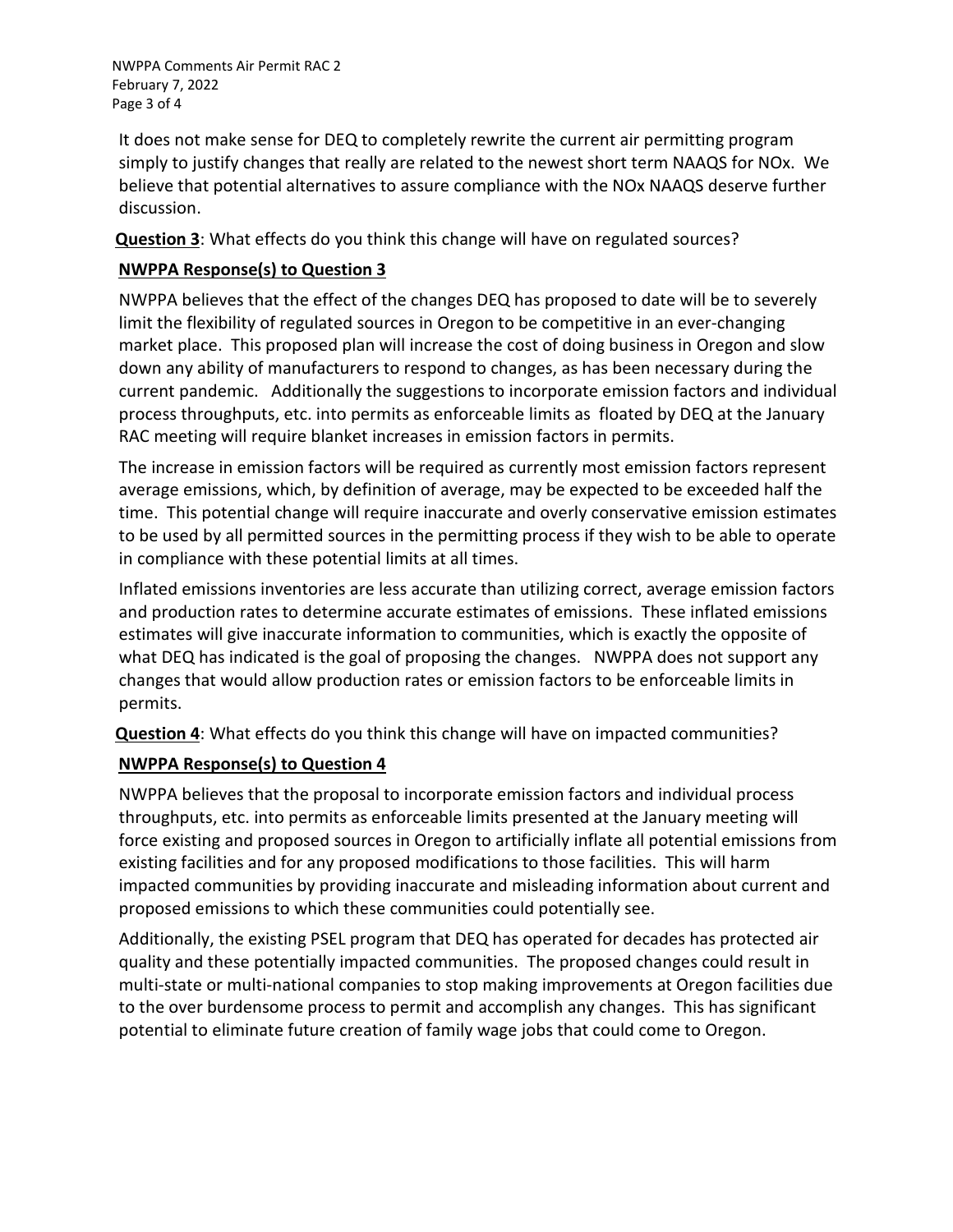NWPPA Comments Air Permit RAC 2 February 7, 2022 Page 4 of 4

#### **CONCLUSION**

NWPPA appreciates the opportunity to participate in Air Quality Permitting Rules Update as a RAC participant and to submit these written comments for the rulemaking record.

Sincerely,

 $\mathbb{Z}$ : Phi

Brian Brazil President Northwest Pulp & Paper Association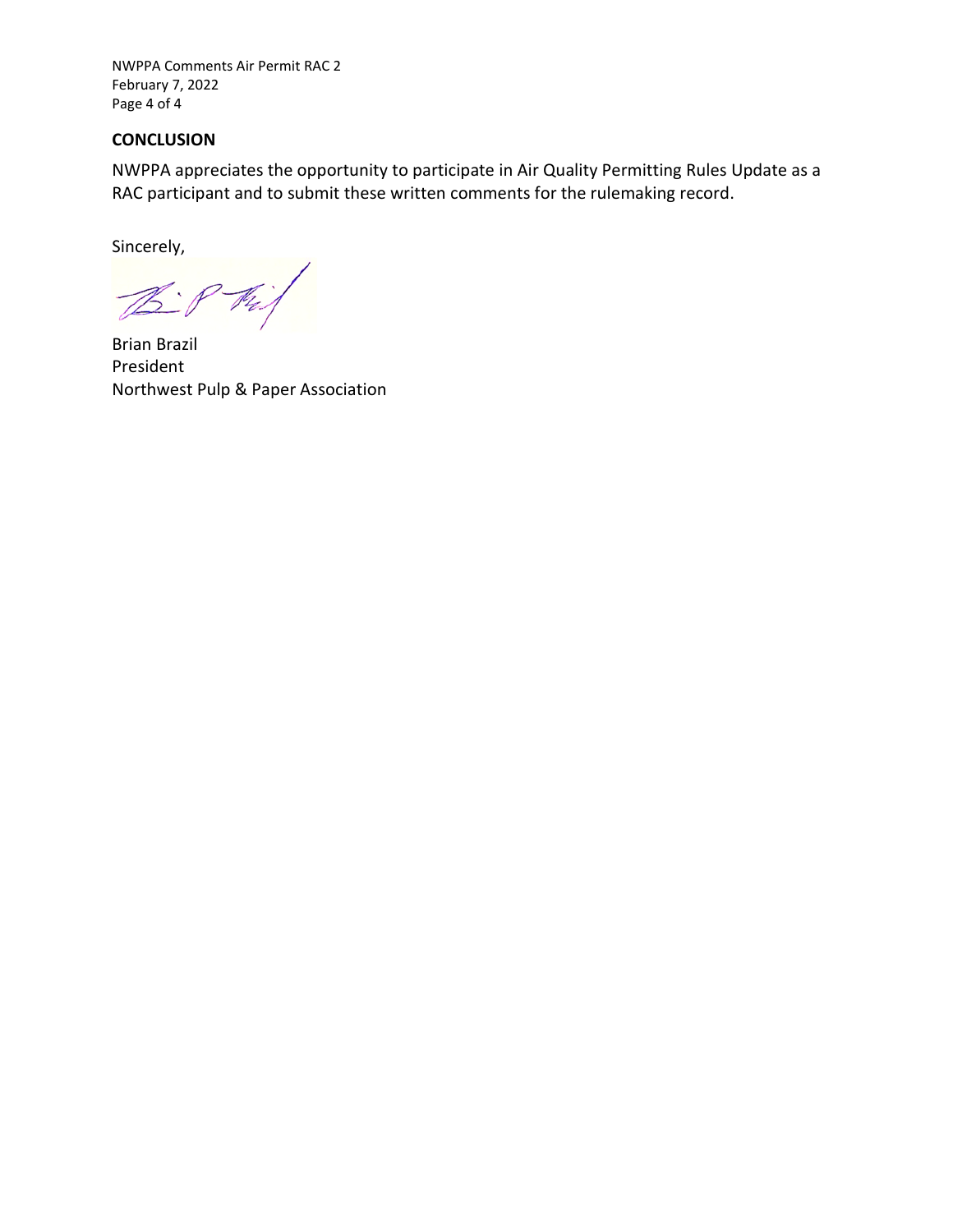<span id="page-12-0"></span>

760 SW Ninth Ave., Suite 3000 Portland, OR 97205 T. 503.224.3380 F. 503.220.2480 www.stoel.com

> THOMAS R. WOOD D. 503.294.9396 tom.wood@stoel.com

February 7, 2022

# **VIA EMAIL (2022.AQPERMITS@DEQ.OREGON.GOV)**

Ms. Jill Inahara Oregon Department of Environmental Quality 700 NE Multnomah Street, Suite 600 Portland, OR 97232

### **Re: Comments on Second Meeting of Oregon Air Quality Permitting Updates 2022 Rulemaking Advisory Committee**

Dear Ms. Inahara:

We are writing as the spokespersons for a broad coalition of business and manufacturing associations including Oregon Business & Industry and many others (the "Coalition"). Collectively, the Coalition represents approximately 1,700 businesses in Oregon that employ approximately 300,000 workers, including nearly 75,000 workers in the manufacturing sector. The Oregon businesses making up the Coalition hold air permits and are covered by the regulations arising from ORS 468A. These companies have tremendous experience implementing Oregon's air quality regulatory program, and they stand for a program that is successful for all Oregonians. A successful air quality program is one that is fair, based on good policy and makes efficient use of agency and regulated entity resources. We appreciate DEQ involving the Coalition in this dialogue about potential changes to the program.

Based on the second Rulemaking Advisory Committee ("RAC") meeting, we have concerns about some of the ideas being considered and the suggested direction of the rule revisions. To present our concerns, we provide the following comments, including answers to the questions provided by Ms. Valdez in her January 27, 2022 email. We note that our comments are necessarily preliminary as the Department has not yet proposed draft rule language for the ideas that were considered at the second RAC meeting.

#### **Process Concerns**

The Coalition is concerned that the RAC process is being rushed in a manner that minimizes the ability of regulated businesses to provide meaningful input at the RAC meetings. For reasons that have yet to be explained, DEQ is moving the RAC process along at tremendous speed with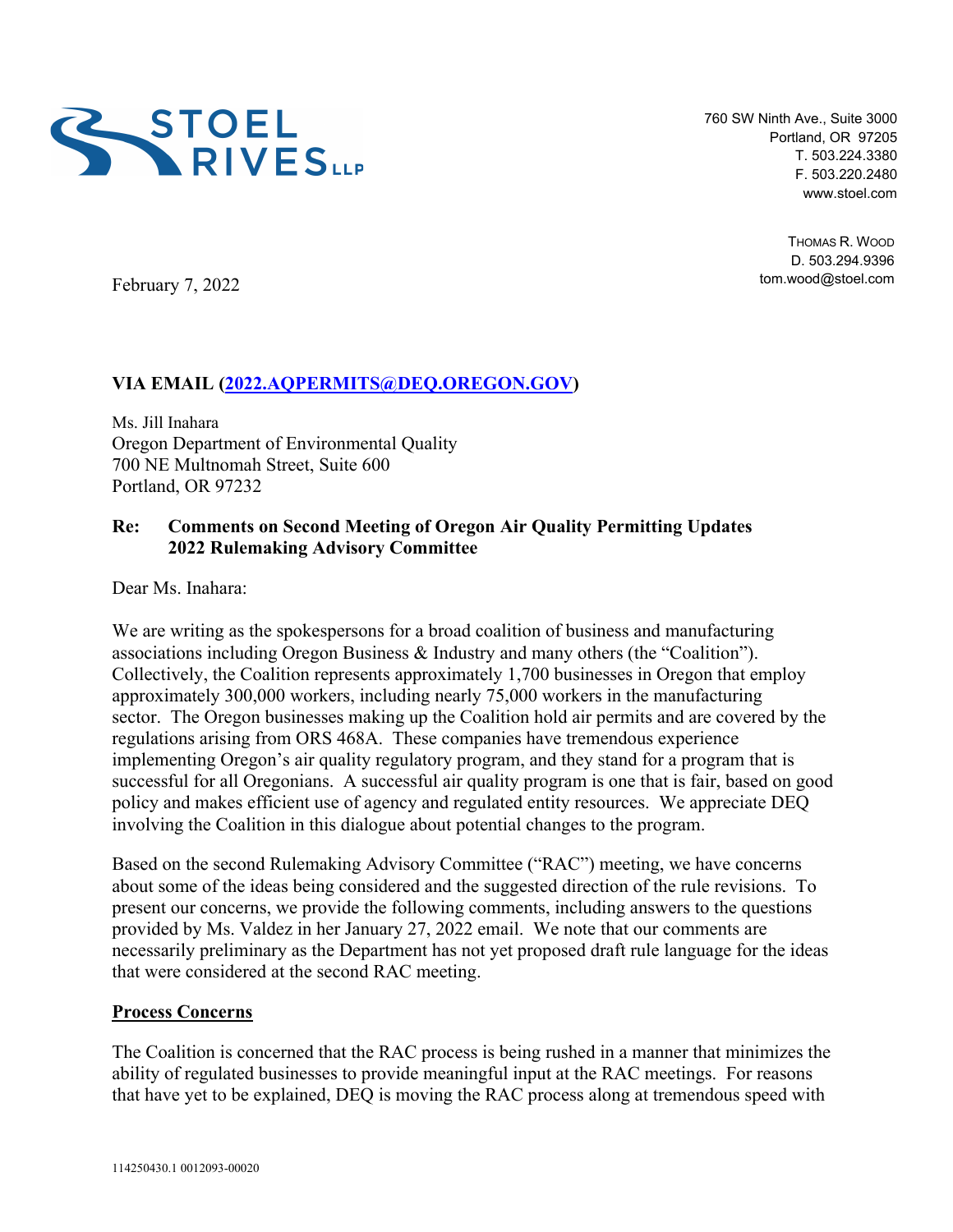meetings much closer to one another than what we have experienced in other RACs. One example of the issues that arise from such a rushed process is that DEQ shared draft slides giving greater specifics as to the subject matter of the second RAC meeting so close in time to that meeting that individual Coalition members were unable to share any feedback. We appreciate DEQ sharing materials in advance of the RAC meetings. However, to share materials so close in time to when a meeting occurs does not allow RAC members to distribute those materials to their constituents and receive input prior to the meeting itself. That necessarily deprives the RAC meetings of informed participation by RAC members. We request (again) that DEQ slow the process down to allow all members of the RAC to have meaningful dialog with their constituents in advance of each meeting.

Similarly, we believe that DEQ is rushing the process of seeking comments after the RAC meetings. In light of the absence of RAC members' ability to meet with constituents before each meeting, it becomes even more important for DEQ to enable meaningful dialog with constituents after each RAC meeting. For comments in follow-up to the second RAC meeting, DEQ has allowed just two weeks. That is not enough time for the back and forth with regulated entities that is needed for a rulemaking of this magnitude. DEQ is proposing to profoundly change and reshape the fundamentals of the air permitting program to a degree not seen in over twenty years. Rushing that process does a disservice to all stakeholders and all Oregonians.

# **DEQ is Basing Generic PSEL Portion of Rulemaking on Inaccurate Premises**

For more than two decades, the Generic PSELs have played a critically important role in Oregon's air permitting program. Nevertheless, at the last meeting, DEQ proposed to write the Generic PSELs out of the program and replace the Generic PSELs with vastly more stringent and restrictive requirements. The Coalition is open to having a discussion with DEQ about the role of Generic PSELs under Oregon's air program. But, to date, no such discussion has occurred. Instead, at the second RAC meeting, the Department sprung its proposal to eliminate the Generic PSELs on the RAC and offered four justifications for doing so. The Coalition is deeply concerned that those four justifications are unsupported or inaccurate, or both. We reproduce each of the four justifications from the RAC meeting slides in italics below and respond to each in turn.

# 1. *May not be protective of the short-term NAAQS, especially in EJ communities.*

DEQ has not presented any information to support the accuracy of the statement above. At the last RAC meeting we requested that the Department provide specific examples where a Generic PSEL has resulted in a company causing a short-term NAAQS exceedance. DEQ did not address that question during the meeting, and so we formally ask the same question of DEQ again here. We are concerned that the Department is basing the rule changes on an assumption that Generic PSELs are responsible for short-term NAAQS exceedances, whether or not in lowincome and minority communities, without any demonstration that this is accurate. DEQ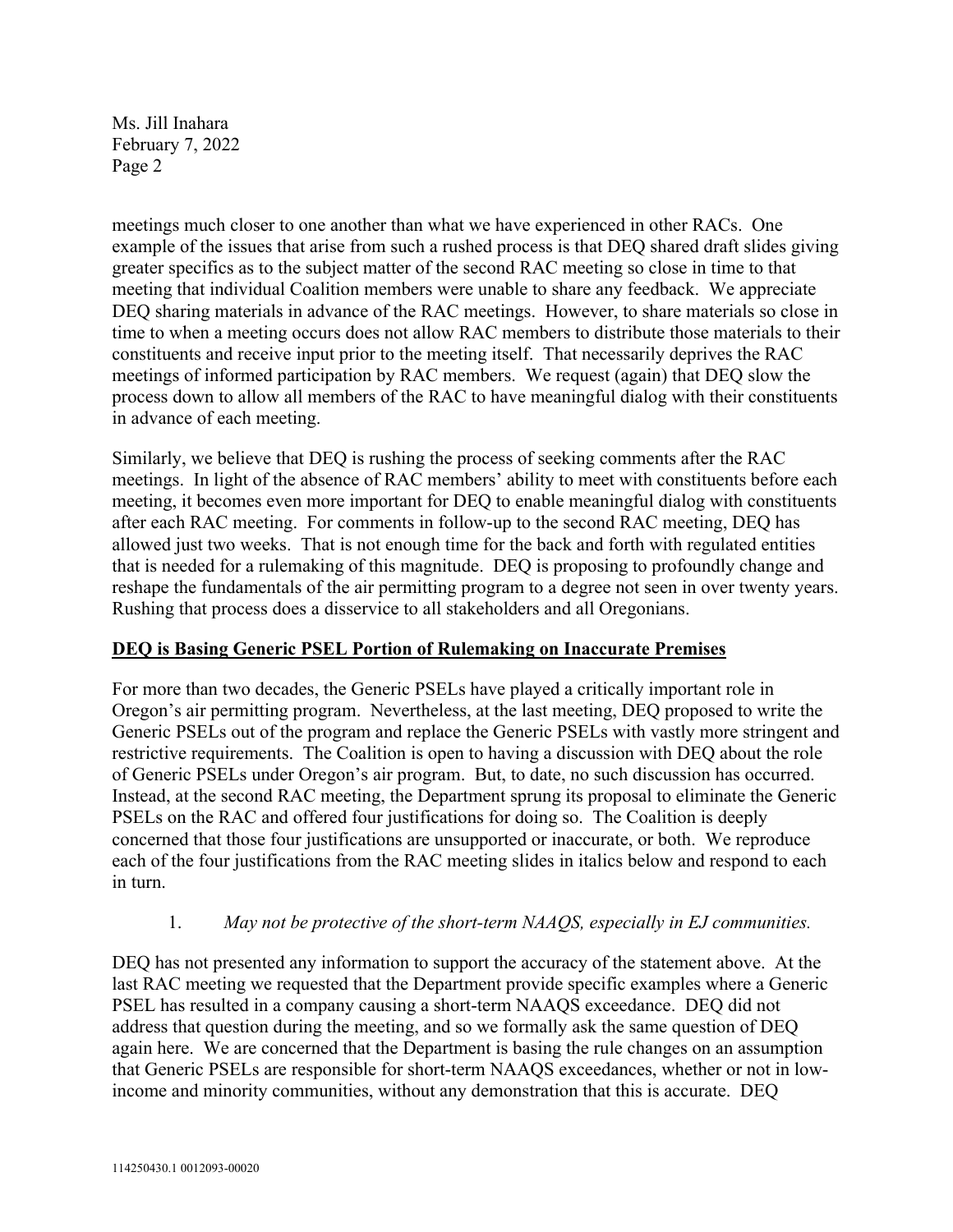appears to be acting purely on supposition, without any documentation of the purported issue. Based on such an approach, the proposed "fix" is sure to be flawed.

We agree that it is important to protect air quality in all Oregon communities. The Department has already moved forward through guidance with implementation of a new program that requires any new source or modified source to have to model its emissions to demonstrate compliance with short-term NAAQS. To the extent that the Department wants to engage in a conversation as to how to expand that program to high-risk existing sources, the Coalition would welcome that. However, it is unproductive and inaccurate to suggest that Generic PSELs are the basis for source-specific, short-term NAAQS violations, to the extent they exist. If DEQ is concerned about a problem implementing the short-term NAAQS, any policy "solution" should target that problem. Getting rid of Generic PSELs will not address the problem that DEQ has expressed concern over  $-i.e.,$  ensuring compliance with the short-term NAAQS.

### 2. *Are more than some sources could ever emit and prevents DEQ review of increases less than SER.*

We do not disagree that the Generic PSELs, in some cases, may authorize more emissions than a source is capable of emitting. However, if the source is incapable of emitting the full Generic PSEL for a given air contaminant, but the use of Generic PSELs by the Department saves scarce source and Department resources to focus on issues such as potential NAAQS exceedances, then we should retain Generic PSELs.

We strongly disagree with the statement that Generic PSELs prevent DEQ from reviewing increases less than the SER. Under the existing air program rules, DEQ is provided the opportunity to review every physical change or change in method of operation that increases the hourly capacity to emit through the notice of construction ("NOC") rules and process. Unlike any other state of which we are aware, DEQ provides no de minimis emission thresholds for NOCs. Generic PSELs reduce agency workload and free up resources so that NOCs can be reviewed more carefully. Eliminating Generic PSELs will constrain agency resources such that there is even less ability to review NOCs.

3. *Do not encourage sources to reduce emissions.* 

We disagree with the premise that Generic PSELs do not encourage sources to reduce emissions or that the elimination of Generic PSELs will somehow encourage sources to do so. Oregon's manufacturing sector is extremely proactive in the installation of controls. What drives the installation of additional controls is Oregon industry's wish to reduce actual impacts while increasing production output or efficiency. Elimination of the Generic PSELs will tie up agency and industry resources and will likely discourage sources from adding controls. For example, without Generic PSELs, a source wanting to install a new thermal oxidizer to destroy volatile organic compounds would be required to obtain a permit modification before it could ever construct or operate the device. Permit modifications in Oregon currently take the Department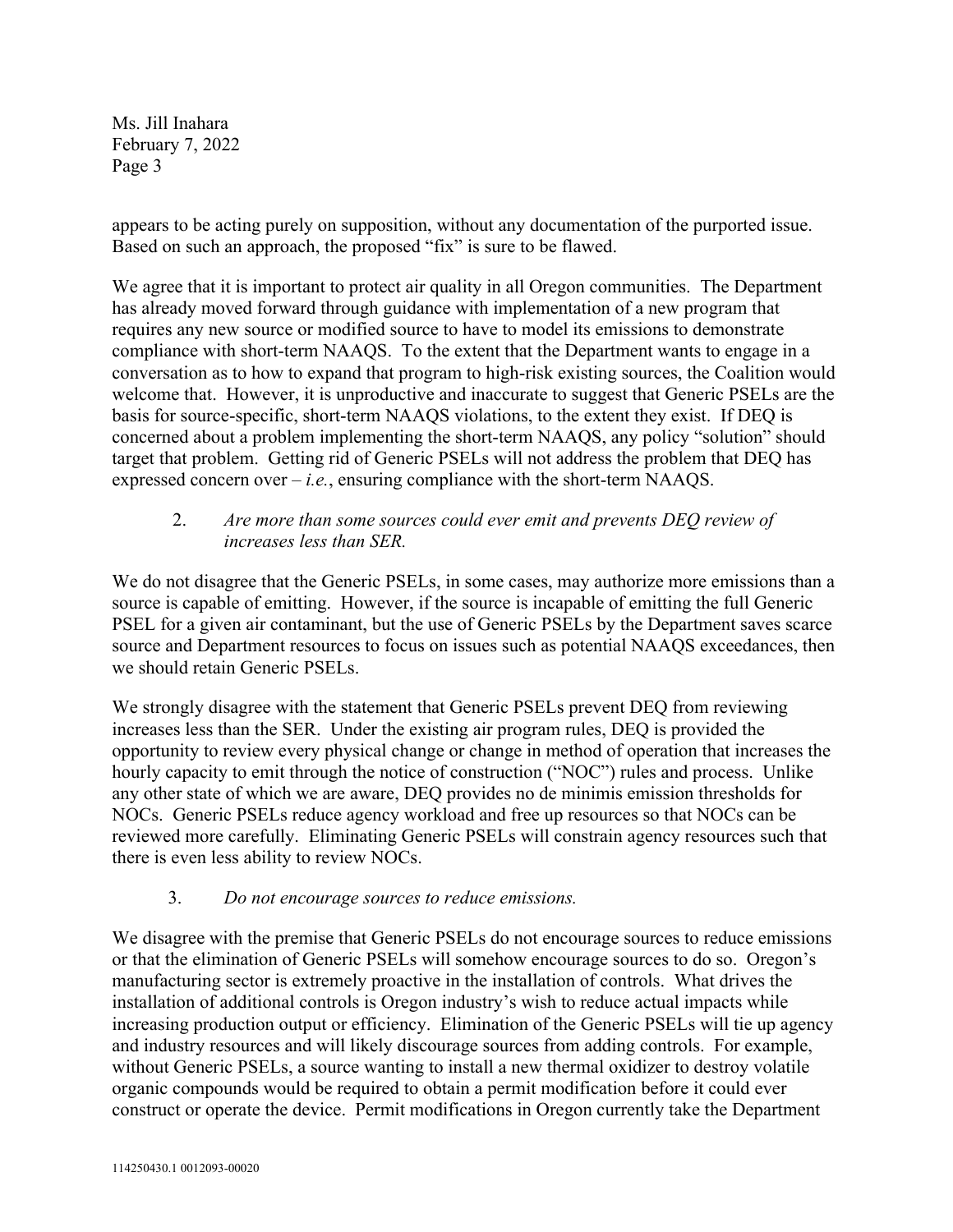approximately 12 months to process and are known to take much longer. With Generic PSELs, the same source would have the ability to add the oxidizer to its site without having to seek a permit modification, because the Generic PSELs build in the flexibility to add the incremental additional CO and NOx emissions associated with the control device fuel. This would not be possible if Generic PSELs did not exist.

### 4. *Obscure hourly emission rates used to determine if Notice of Construction and Approval of Plans is triggered.*

We cannot accept DEQ's suggestion that Generic PSELs "obscure hourly emission rates" used to determine if the requirement to file an NOC is triggered. There is no logical basis for concluding that the presence or absence of an annual limit that applies source-wide (*i.e.*, the Generic PSEL) clouds either a source's or the Department's ability to determine whether a physical change or change in method of operation of an individual piece of equipment "will cause an increase, on an hourly basis at full production, in any regulated pollutant emissions...." Furthermore, there is no logical basis for concluding that the elimination of Generic PSELs would make the NOC trigger assessment more transparent. Whether or not an NOC is required has nothing to do with a source's annual PSELs (generic or otherwise).

For these reasons, we respectfully request that the Department rethink its proposal to eliminate a key aspect of the PSEL program that has been in place and operating successfully for over 20 years. As we stated already, if the Department has concerns about how to prevent short-term NAAQS exceedances, the Coalition is fully prepared to engage in a discussion as to effective and efficient ways to do so. Eliminating Generic PSELs will not aid in that effort.

# **Comments on DEQ Questions**

RAC members were provided with each of the following questions from DEQ as to the proposals introduced at the second RAC meeting. Each DEQ question is reproduced verbatim below in italics and the Coalition's comments in response follow.

# *Question 1: What are additional impacts of the proposal?*

Eliminating the Generic PSELs will do grave harm to the efficient operation of the Oregon air permitting program. When DEQ adopted the Generic PSEL concept in 2001, it supported the rule change as follows:

> **Rational:** Allows expanded use of general permits. Eliminates permit mods to increase the PSEL up to the SER Allows netting basis to be used to track NSR applicability for all pollutants with a SER.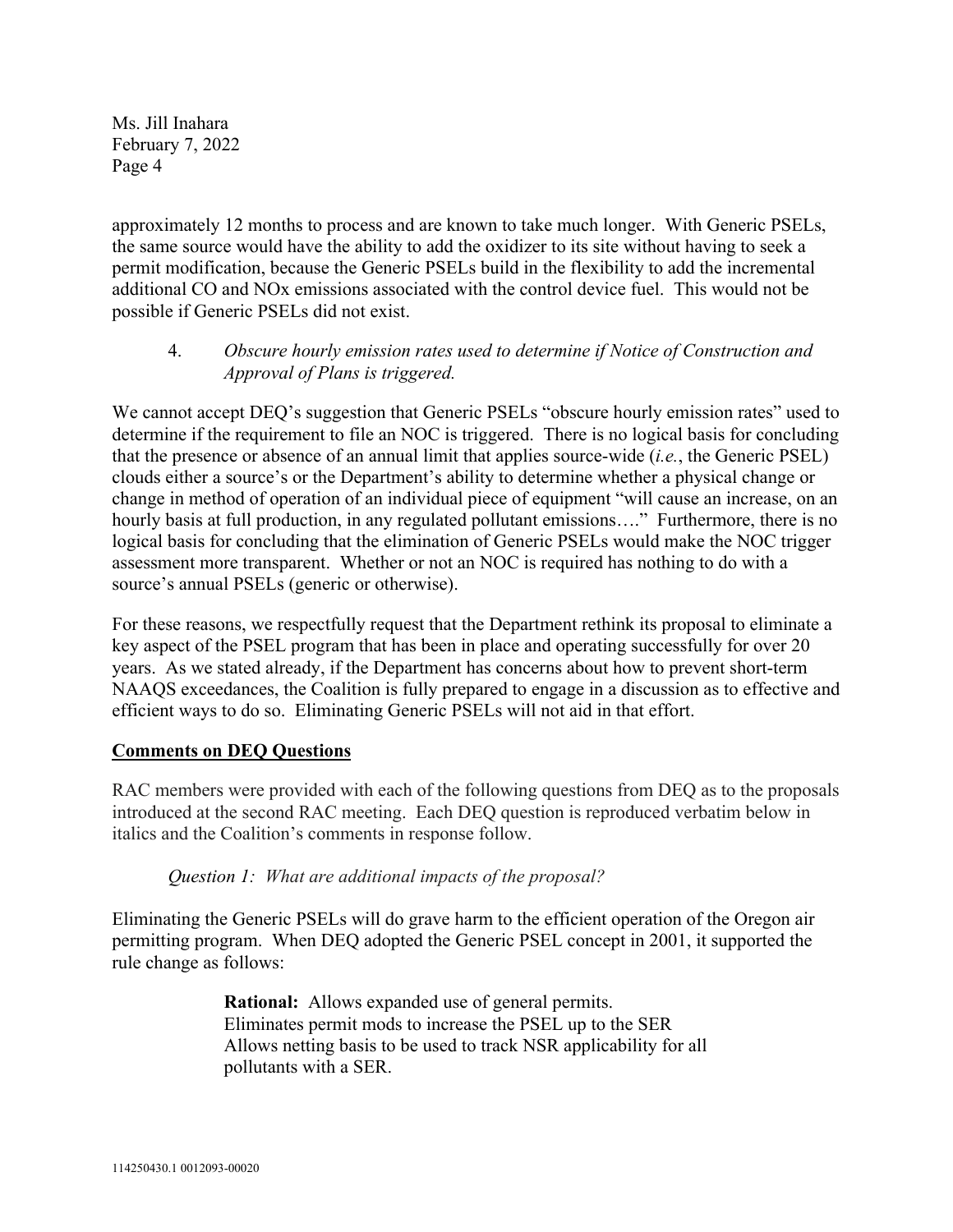> Avoids unproductive work to calculate the PSEL for insignificant emission levels and inefficiently addressing HAPs through the NSR program.

**Workload:** Greatly decrease due to reduction in the number of permit mods to increase PSEL, and due to simplicity of setting  $limit.<sup>1</sup>$ 

At the January RAC meeting, DEQ proposed elimination of the Generic PSELs and its replacement with the requirement to add enforceable short-term and annual production limits, enforceable emission factors and enforceable control technology efficiency limits. Having recognized twenty years ago that Generic PSELs would greatly decrease unproductive work, the Department now proposes to eliminate Generic PSELs. This will greatly reduce the efficiency of DEQ's permitting program and divert resources from the effort to identify and prevent NAAQs exceedances. If DEQ pushes this change through, the permitting program will revert to something akin to what existed before the Department introduced Generic PSELs, which the prior program forced tremendous resources to be devoted to establishing sub-SER PSELs.

The reasons for creating the Generic PSEL are as relevant today as they were in 2000. Just as in 2000, the constant resetting of PSELs at levels below an SER will bring with it what DEQ termed then as "unproductive work." And, just as in 2000, the Generic PSELs "greatly decrease[s]" the workload of DEQ's air permit engineers. DEQ's rationale for creating the Generic PSELs in the first place continues to have merit.

Making emission factors enforceable limits will likewise result in a score of negative impacts. Most obviously, making emission factors enforceable limits will result in a significant reduction in the accuracy of Oregon's emissions inventory, thereby confusing, frustrating and, ultimately, harming communities that want to understand what neighboring industry is emitting. The vast majority of emission factors used by industry in Oregon derive from either AP-42 or DEQ's emission factor documents. These emission factors are, by definition, averages derived from a variety of tests. For example, in the introductory section to AP-42 5<sup>th</sup> Edition, EPA states in the section entitled "What Is An AP-42 Emission Factor":

> In most cases, these factors are simply averages of all available data of acceptable quality, and are generally assumed to be representative of long-term averages for all facilities in the source category (*i.e.*, a population average).<sup>2</sup>

By definition, an average value reflects a data set with greater and lesser values. The reason that EPA employs average values in AP-42 is because they are representative of emissions over time.

<sup>&</sup>lt;sup>1</sup> DEQ presentation regarding proposed rulemaking (1999) at 1.

<sup>&</sup>lt;sup>2</sup> https://www.epa.gov/sites/default/files/2020-09/documents/c00s00.pdf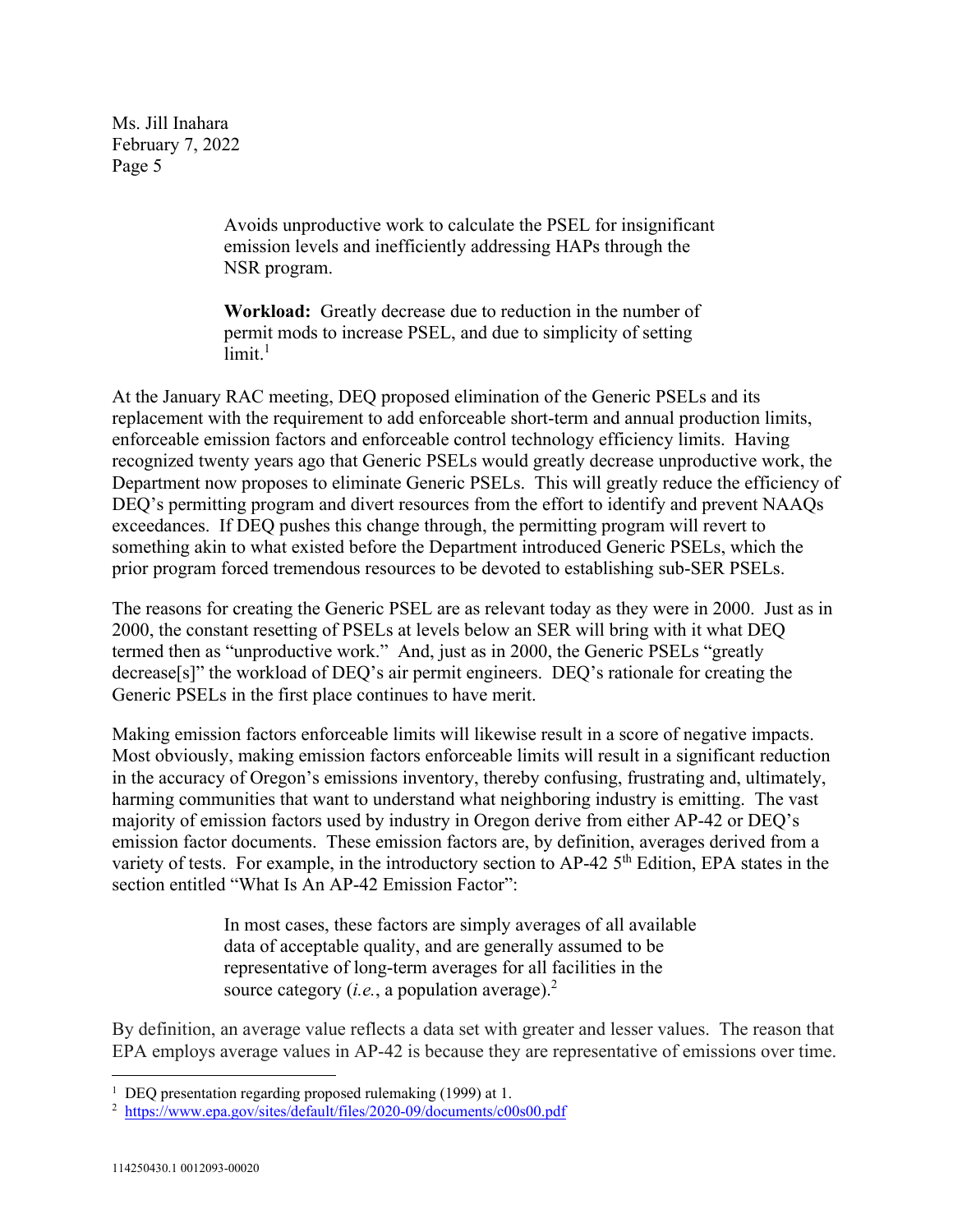At any individual moment or in any individual emission test, the values could be higher or lower. As DEQ explained in a 2002 guidance document:

> Process emissions may vary from day to day, and for any given day, an emission factor based on the average emission rate may over- or underestimate the actual emissions. However, the average emission rate will be a better estimator of emissions over the longer term; for this reason, emission factors should normally use an average value rather than a value that is closer to the short-term worst case.<sup>3</sup>

At the second RAC meeting, the Department said that if emission factors were made enforceable, then sources would need to "enhance" their factors to allow for the variations that could naturally occur seasonally and over the life of the equipment. However, in 2002, DEQ stated "EPA had concerns specifically over the practice of adding cushion to emission level calculations."4 In other words, DEQ is suggesting as part of this rulemaking that, to remain in compliance with their permits, sources would need to do precisely what EPA has stated sources should not do. The reasons for EPA's concern are clear and were raised by one of the RAC members at the last meeting: Adding cushion to emission factors greatly reduces the accuracy of the state's emissions inventory. It also communicates inaccurate and confusing information to the public. Doing so results in greater emission limits, undermining the community's confidence in the permitting program and leading to increased baseline emission rates, which undercut the New Source Review program. As DEQ states in its 2002 guidance: "source testing should be required to verify emission factors for larger emission units but not as a compliance tool."<sup>5</sup> We strongly recommend that DEQ not pursue making emission factors enforceable limits. Doing so is not required in order to maintain PSELs as federally enforceable limits or to address any other policy or air quality problems that DEQ has presented. But adding emission factors as enforceable limits will result in a tremendous increase in DEQ staff workload, while causing correspondingly inaccurate and confusing information about source emissions.

The Coalition has similar concerns about DEQ's idea to make short- and long-term production levels enforceable limits. Adding such limits to each piece of equipment or group of equipment at a facility will greatly reduce source flexibility without any commensurate environmental benefit. Such a change will provide avenues for DEQ to take increased enforcement against the state's permitted sources, but it will not reduce emissions. Prior to 2001, the Department required that air permits impose short-term limits and associated monitoring requirements. With one limited, area-specific exception, the Department eliminated these short- term limits because it determined that they required tremendous effort to establish and implement, with extremely

<sup>3</sup> DEQ Internal Management Directive AQ.00.020, *Emissions Factor Guidance for NSR Regulated Pollutants* (May 1, 2002).

 $\frac{4}{5}$  *Id.* at 6.

 $\frac{5}{1}$  *Id.*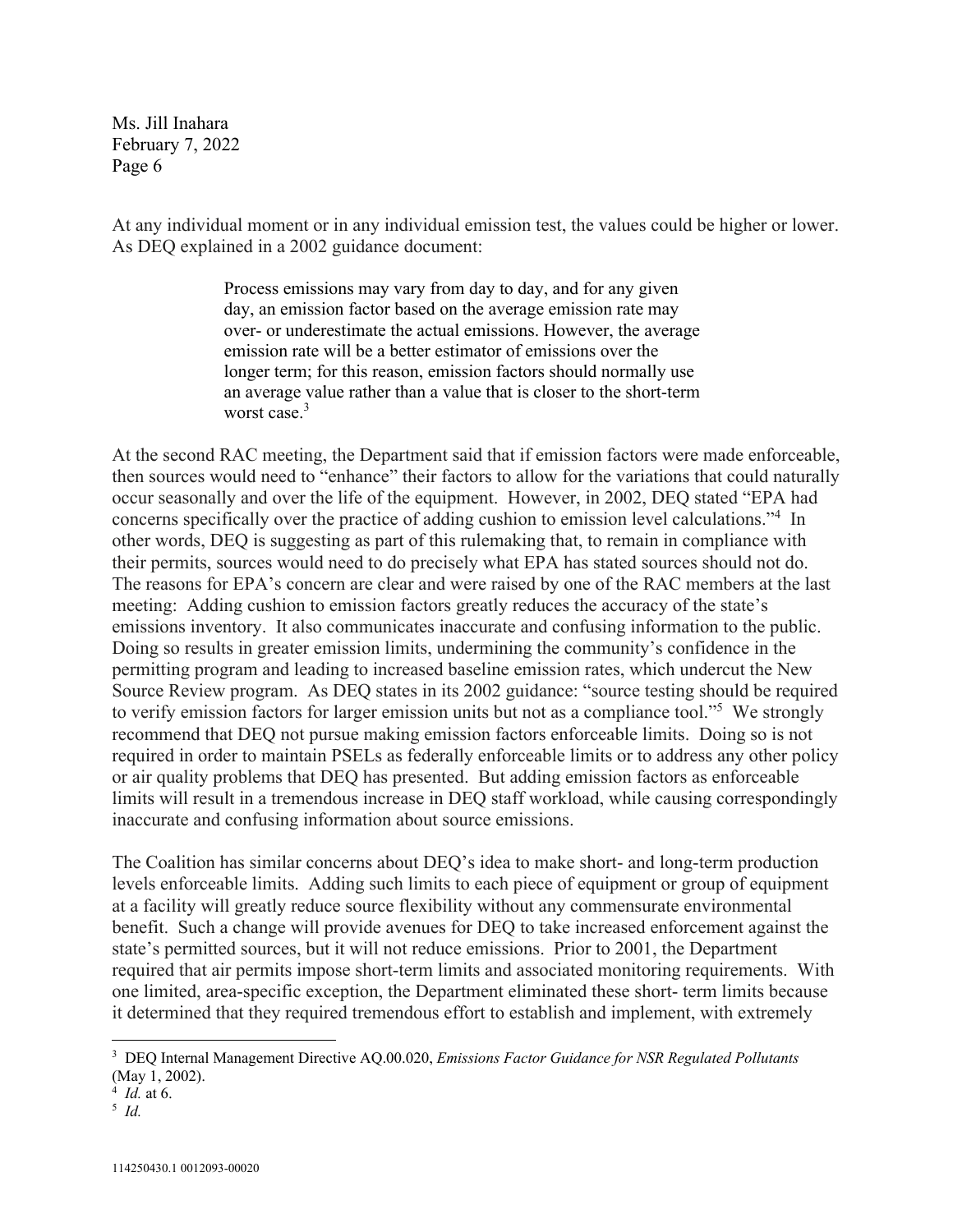limited accuracy or value. Sources are unable to monitor production with the granularity that short-term limits require. This was the primary reason for DEQ eliminating short-term limits in 2000. As part of the 2000 rulemaking, DEQ explained its rationale for eliminating short-term PSELs as follows:

> Reduces work of establishing short term PSELs where there is no environmental benefit. Eliminates permit modifications to change a short term PSEL where there is no basis to deny the change. Eliminates workload related to establishing and tracking compliance with a limit that currently has no criteria for denial and doesn't trigger review.<sup>6</sup>

DEQ's reasoning from 2000 is as sound today as it was then. For these reasons, we see no environmental benefit in making throughputs enforceable limits. Doing so will severely impair the limited yet purposeful operational flexibility that sources have under the existing Oregon rules and will impair the competitiveness of Oregon industry.

We disagree equally with the suggestion to generically impose a requirement that control efficiencies are enforceable limits. Some rules require that specific control efficiencies be met and our comment does not relate to those explicit standards. Some sources choose to employ control efficiencies as part of the way in which they estimate control efficiency. With modern control devices, it is often impossible to measure the emissions on the outlet of the control device because they are so low. DEQ guidance requires the use of an assumed minimum emission rate in such circumstances. As a result, it is often impossible to demonstrate compliance with an assumed control efficiency even though the emissions are undetectable. Requiring that control efficiencies be regulated and enforced as limits will discourage sources with low levels of inlet pollutants from installing controls to further reduce emissions.

The proposed changes to the PSEL program are contrary to decades of DEQ precedent and serve no purpose other than to increase compliance complexity and restrict source flexibility, without a commensurate environmental benefit. The one certain result of the proposed changes is to greatly increase the Department's workload by requiring DEQ staff to spend inordinate time focused on initial determinations and modifications that DEQ has previously concluded are of little to no environmental benefit. The proposed changes will also drive up fees considerably as the number of permit modification applications will increase substantially. We object to these proposed measures as needless, harmful to the community, costly to sources, and lacking environmental benefit.

<sup>6</sup> DEQ presentation regarding proposed rulemaking (1999) at 4.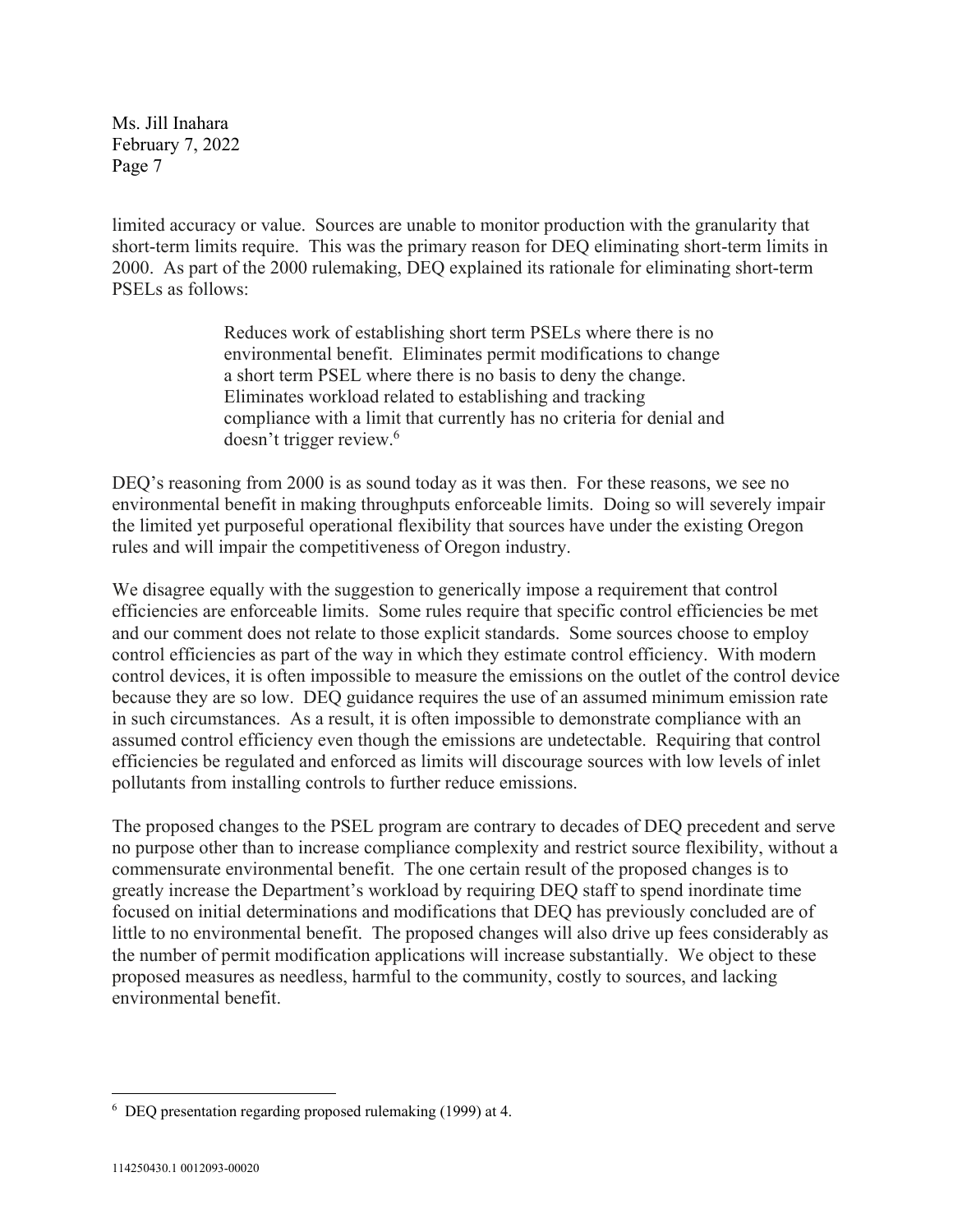### *Question 2: Do you have other suggestions to ensure compliance with short-term NAAQS while maximizing permitting efficiencies?*

We believe that there is merit in having an open dialog on how to ensure compliance with shortterm NAAQS and are concerned because, to date, the Department has not done so. Instead, the rule revisions being discussed are all focused on regulatory changes that will require more permit modifications, increase permit engineer workload, and reduce permitting efficiencies. We believe that there are better ways to improve the rules to enhance the protections they offer in those limited situations where there is a legitimate concern that a source might be threatening NAAQS compliance. The RAC meetings to date have not focused on this important question, and we strongly suggest that the RAC process be reconfigured to do so.

### *Question 3: What effects do you think this change will have on regulated sources?*

As described above, we believe that the effect of the changes proposed to date will be to severely inhibit the flexibility of regulated sources, increase the cost of doing business in Oregon, and render consistent compliance much more challenging, all without any commensurate environmental benefit. In addition, as indicated previously, the changes proposed at the January RAC meeting will result in the emission inventories maintained by regulated sources being artificially increased, thus decreasing the accuracy of information being conveyed to the community.

#### *Question 4: What effects do you think this change will have on impacted communities?*

As has been repeatedly found through research, the best indicator of health in a community is the vitality of its employment sector. This is especially true for the manufacturing sector. As the Oregon Employment Department has found, "People of color in Oregon have higher labor force participation rates than white residents."<sup>7</sup> That same Oregon Employment Department report goes on to note that manufacturing "has one of the highest annual average wages in the state." As these studies document, harm to the state's manufacturing sector equates to harm to people of color. The proposed changes to the regulations have a significant negative impact on Oregon's ability to maintain and attract manufacturing businesses.

We want to underscore a consistent theme throughout these comments. We do not seek to justify any NAAQS exceedance by any source in any community. However, we believe that the existing rules make it extremely unlikely that such exceedances are occurring. To the extent that they are, this Coalition supports targeted measures to identify such situations and end them. However, the scattergun approach that has been proposed is, at best, a highly inefficient way of addressing the stated issue. We support measures to ensure that NAAQS exceedances are

<sup>&</sup>lt;sup>7</sup> Race and Ethnic Diversity in Oregon's Workforce, Sarah Cunningham (Jan 9, 2020). Race and Ethnic Diversity in Oregon's Workforce - Article Display Content - QualityInfo..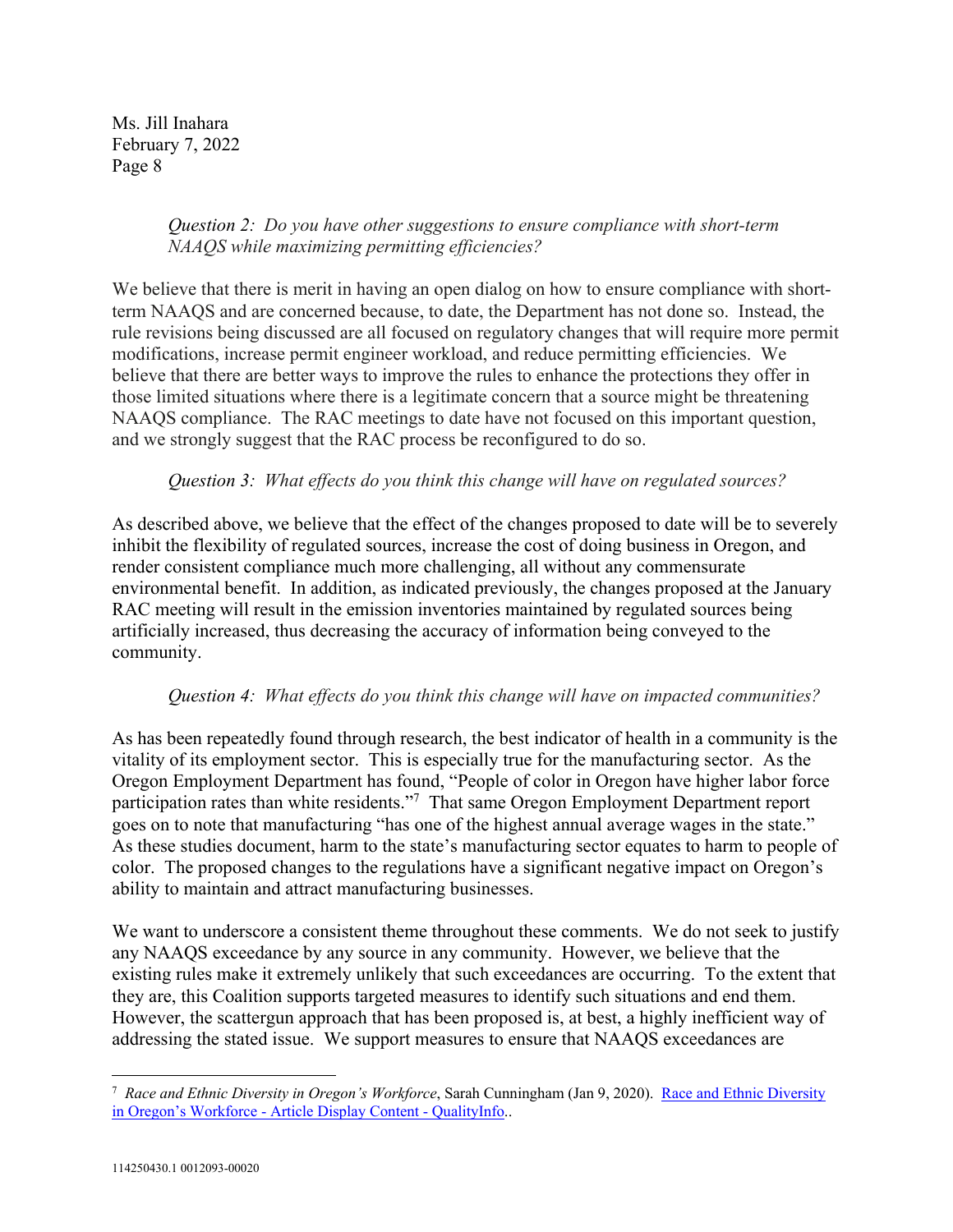avoided so as to protect surrounding communities. We also fully support maintaining the air rule provisions that allow manufacturing sources a reasonable level of flexibility without punitive extraneous requirements.

### **Response to DEQ's Request for Further Comment on the NOC Requirements**

At the second RAC meeting, DEQ asked the RAC to comment on how the Department's stationary source notification rules should address a project that, as-built, differs slightly from the project description included in the approved NOC. The Coalition believes such differences should be identified in the project's notice of completion submitted to DEQ under OAR 340-210-0240(3). But, more importantly, the rules should vest DEQ with discretion to apply its professional judgment to determine whether the project, as-built, is sufficiently similar to the project, as noticed, so as to require no further action by the project's owner or operator. The rules should not discourage or further regulate minor discrepancies between project notice and project completion. Said differently, DEQ's rules should permit such discrepancies as long as they do not impact the project's type (1-4) or the degree of air quality analysis required. By having sources identify a project's discrepancies in the notice of completion, the Department would obtain the information necessary to address whether, as-built, the project triggers further requirements or must be prohibited (per OAR 340-210-0240(4)).

#### **Conclusions**

The businesses making up the Coalition are proud of their longstanding and cooperative work with DEQ to reduce air emissions and implement Oregon's air permitting program. However, those businesses are deeply concerned about the proposed revisions to the program in ways that will make permitting in Oregon less efficient without commensurate or even demonstrable improvements in air quality protection.

For the reasons stated above, we encourage the Department to revise the rule proposal to focus on the stated NAAQS concern, so that Oregon's air regulatory program supports manufacturing businesses across the state, and the high-quality jobs they provide, without compromising our environment. Refocusing this rulemaking on the stated NAAQS concern will result in a better program that better serves DEQ and the regulated community. Refocusing the rulemaking will also align with Governor Kate Brown's overarching policy effort to support Oregon workers transition to a "Future Ready Oregon." We look forward to working with DEQ as this rulemaking process continues.